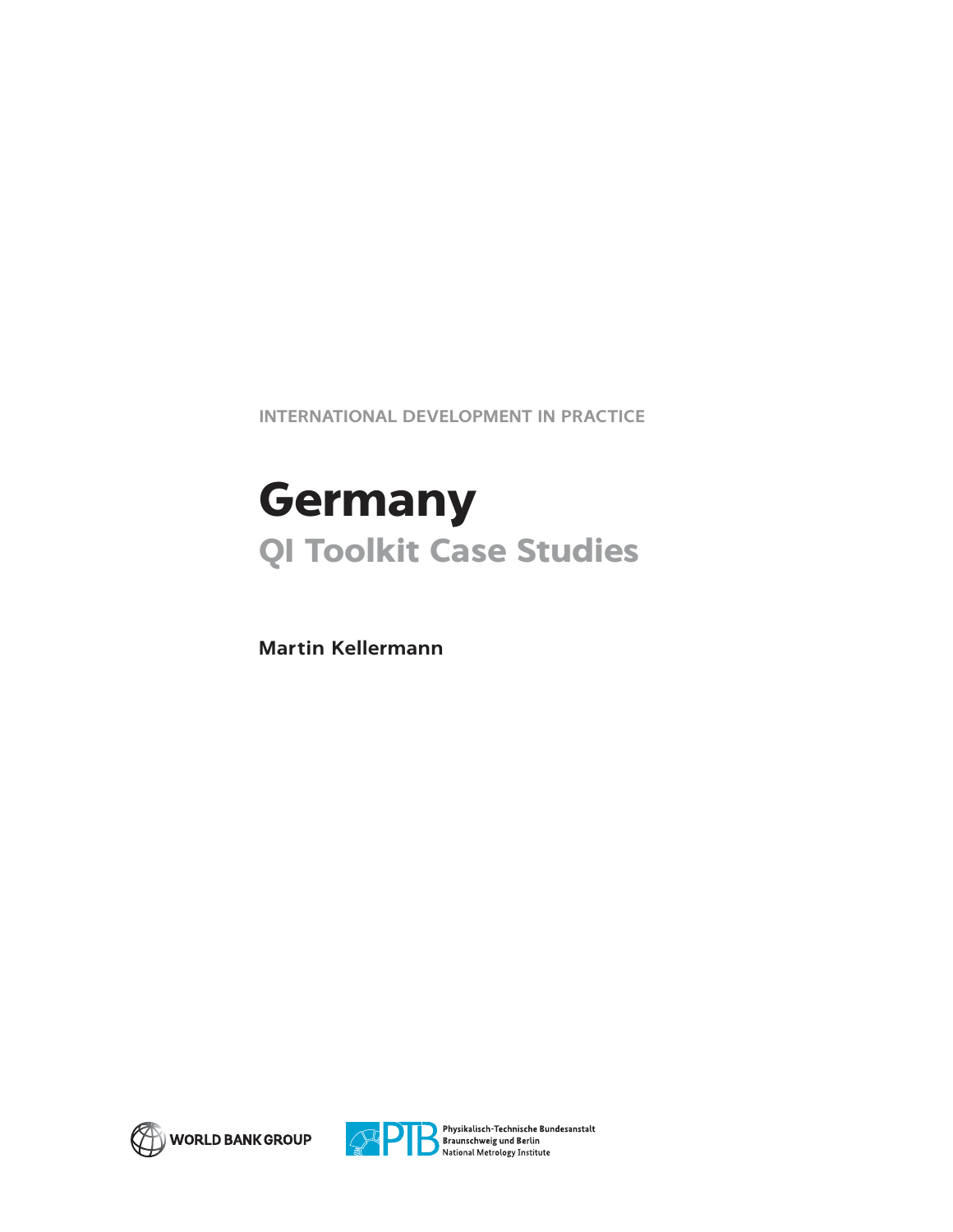© 2019 by International Bank for Reconstruction and Development / The World Bank and Physikalisch-Technische Bundesanstalt (PTB) 1818 H Street NW, Washington, DC 20433 Telephone: 202-473-1000; Internet: www.worldbank.org

Some rights reserved

1 2 3 4 22 21 20 19

Books in this series are published to communicate the results of Bank research, analysis, and operational experience with the least possible delay. The extent of language editing varies from book to book.

This work is a product of the staff of The World Bank with external contributions. The findings, interpretations, and conclusions expressed in this work do not necessarily reflect the views of The World Bank, its Board of Executive Directors, or the governments they represent, or those of PTB. The World Bank and PTB do not guarantee the accuracy of the data included in this work. The boundaries, colors, denominations, and other information shown on any map in this work do not imply any judgment on the part of The World Bank and/or PTB concerning the legal status of any territory or the endorsement or acceptance of such boundaries.

Nothing herein shall constitute or be considered to be a limitation upon or waiver of the privileges and immunities of The World Bank, all of which are specifically reserved.

#### **Rights and Permissions**



This work is available under the Creative Commons Attribution 3.0 IGO license (CC BY 3.0 IGO) http:// creativecommons.org/licenses/by/3.0/igo. Under the Creative Commons Attribution license, you are free to copy, distribute, transmit, and adapt this work, including for commercial purposes, under the following conditions:

- **Attribution**—Please cite the work as follows: Kellermann, Martin. 2019. "Germany: QI Toolkit Case Studies." International Development in Practice. World Bank, Washington, DC; Physikalisch-Technische Bundesanstalt, Braunschweig, Germany. License: Creative Commons Attribution CC BY 3.0 IGO
- **Translations**—If you create a translation of this work, please add the following disclaimer along with the attribution: *This translation was not created by The World Bank and should not be considered an official World Bank translation. The World Bank shall not be liable for any content or error in this translation.*
- **Adaptations**—If you create an adaptation of this work, please add the following disclaimer along with the attribution: *This is an adaptation of an original work by The World Bank. Views and opinions expressed in the adaptation are the sole responsibility of the author or authors of the adaptation and are not endorsed by The World Bank.*
- **Third-party content**—The World Bank does not necessarily own each component of the content contained within the work. The World Bank therefore does not warrant that the use of any third-partyowned individual component or part contained in the work will not infringe on the rights of those third parties. The risk of claims resulting from such infringement rests solely with you. If you wish to re-use a component of the work, it is your responsibility to determine whether permission is needed for that re-use and to obtain permission from the copyright owner. Examples of components can include, but are not limited to, tables, figures, or images.

All queries on rights and licenses should be addressed to World Bank Publications, The World Bank Group, 1818 H Street NW, Washington, DC 20433, USA; e-mail: pubrights@worldbank.org.

Cover photo: © monsitj / iStockphoto.com. Used with permission; further permission required for reuse. Cover design: Debra Naylor / Naylor Design Inc.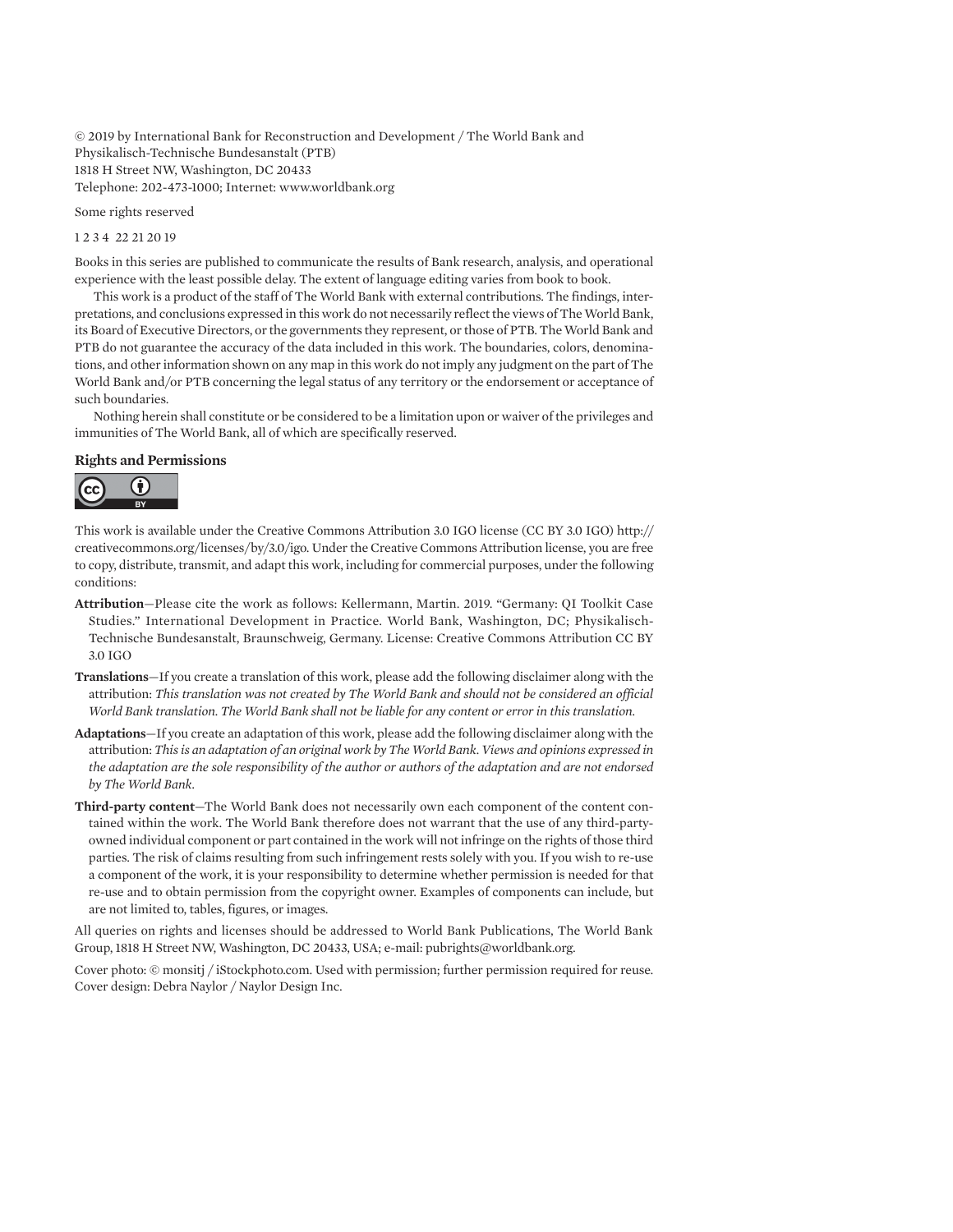## **Contents**

*Acknowledgments 103 About the Author 105 Abbreviations 107* Executive summary 109 Country context 110 Country context and trigger for QI reform 110 Establishment of the German Accreditation Council 112 Issues to address: The transition of 2008–09 114 Impact of European Regulation (EC) 765/2008 114 The transitional arrangements 115 Reengineering of accreditation: Objective, design, and implementation 116 Private company or statutory body? 117 The German Accreditation Law 118 Results achieved 118 Establishment of DAkkS 118 Merging of all the accreditation bodies 119 Business development of DAkkS 119 Sustainability of DAkkS 120 Challenges: First years of DAkkS 120 Key success factors 121 Lessons learned 122 Conclusion 123 Notes 123 References 124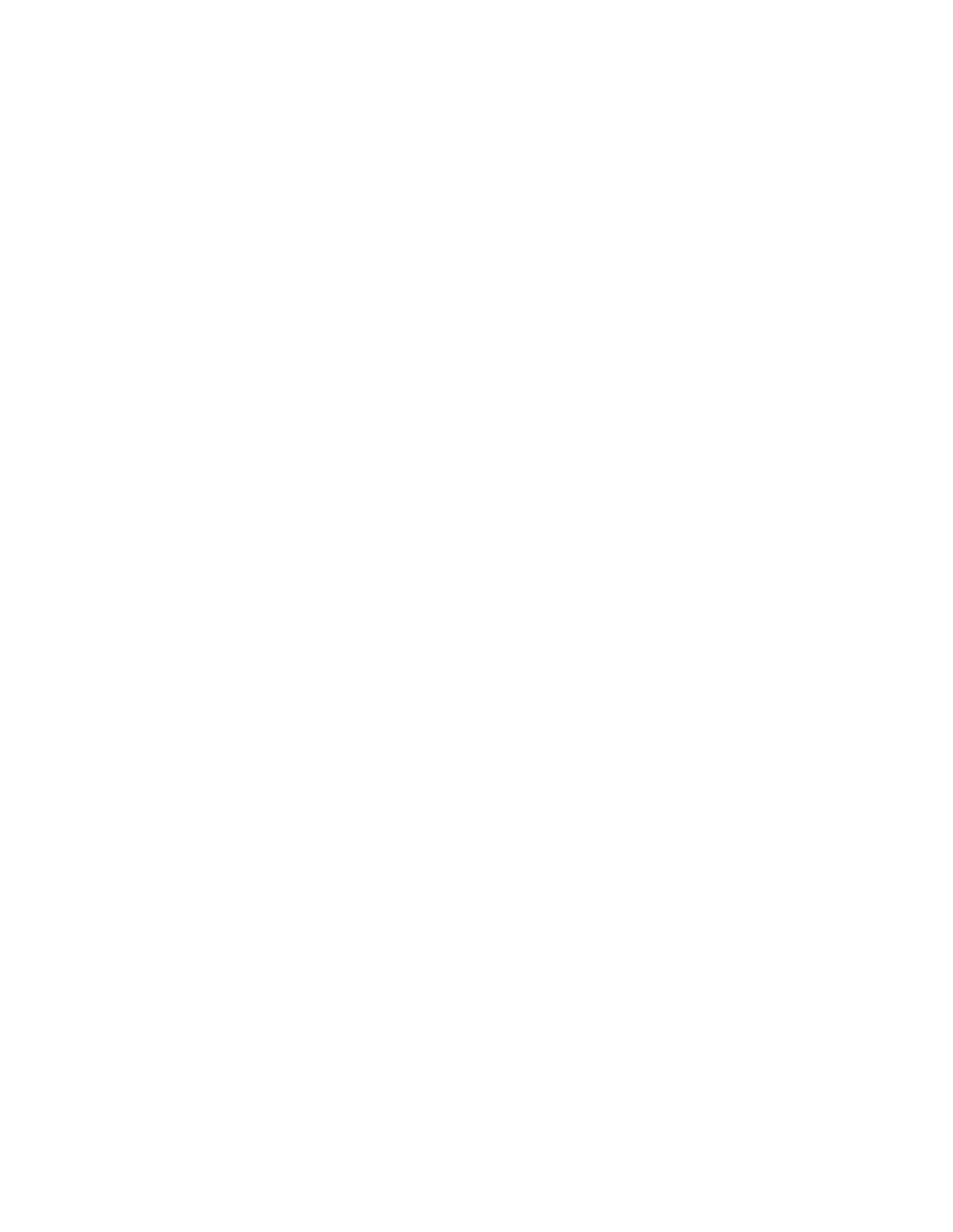## **Acknowledgments**

The content of this publication was developed jointly by the World Bank Group and the National Metrology Institute of Germany (PTB). The preparation of this toolkit was initiated by Christine Zhenwei Qiang, practice manager for the Global Investment and Competition Unit of the World Bank's Macroeconomics, Trade & Investment (MTI) Global Practice. It was subsequently led by Catherine Masinde, practice manager for the MTI Global Practice's Global Business Regulation Unit. The principal author of this toolkit is global quality infrastructure (QI) consultant Martin Kellermann.

The World Bank and PTB team that oversaw and contributed heavily to this publication consisted of Andrei Mikhnev, World Bank lead private sector specialist; Wafa Aranki, World Bank senior private sector specialist; Bin Zhai, World Bank private sector specialist; Susanne Wendt, PTB project coordinator; Solomon Stavis, World Bank consultant; and Alexis Valqui, PTB consultant.

The team would like to thank Marion Stoldt, Ulf Hillner, Selma Rasavac, and Miles McKenna for their excellent suggestions and thoughtful contributions.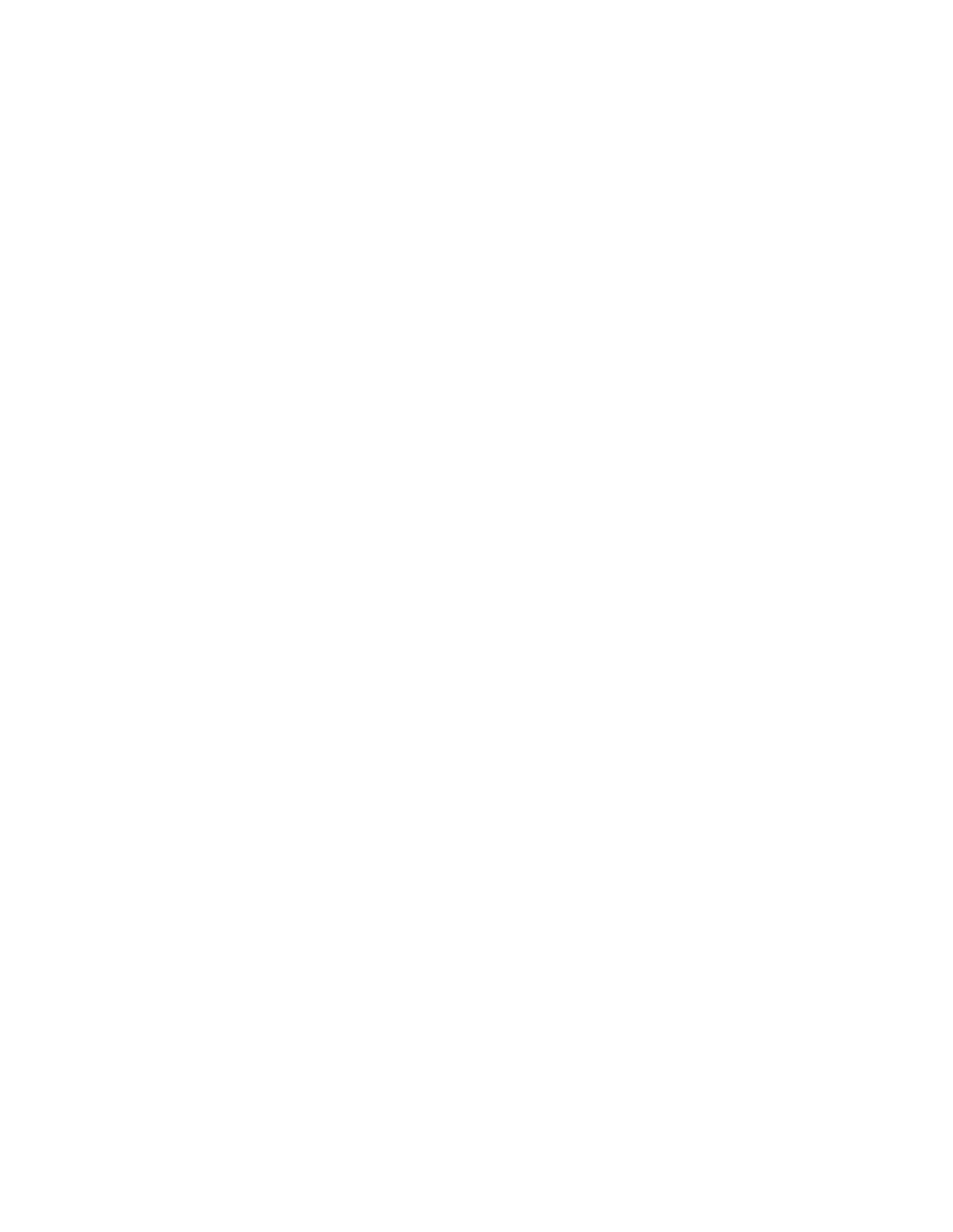### **About the Author**

**Martin Kellermann** has more than 40 years of experience working in quality infrastructure (QI), first in the South African Bureau of Standards and thereafter as a consultant all over the world. He has worked in Central Asia, the Middle East, East Africa, West Africa, and East Asia, advising governments and QI institutions on policy, strategy, and the reengineering of business activities, as well as facilitating the drafting of national quality policies and QI legislation. During this time, he worked with the World Bank, National Metrology Institute of Germany, International Organization for Standardization, International Trade Centre, United Nations Industrial Development Organization, United Nations Development Programme, and many other organizations, and he has contributed to and authored multiple publications on QI.

Kellermann holds a master's degree in mechanical engineering from Pretoria University. He has also studied accountancy at the University of the Witwatersrand's Graduate School of Business Administration and participated in the Executive Education Program of the Haas School of Business, University of California, Berkeley. Currently, Kellermann lives with his wife in South Africa.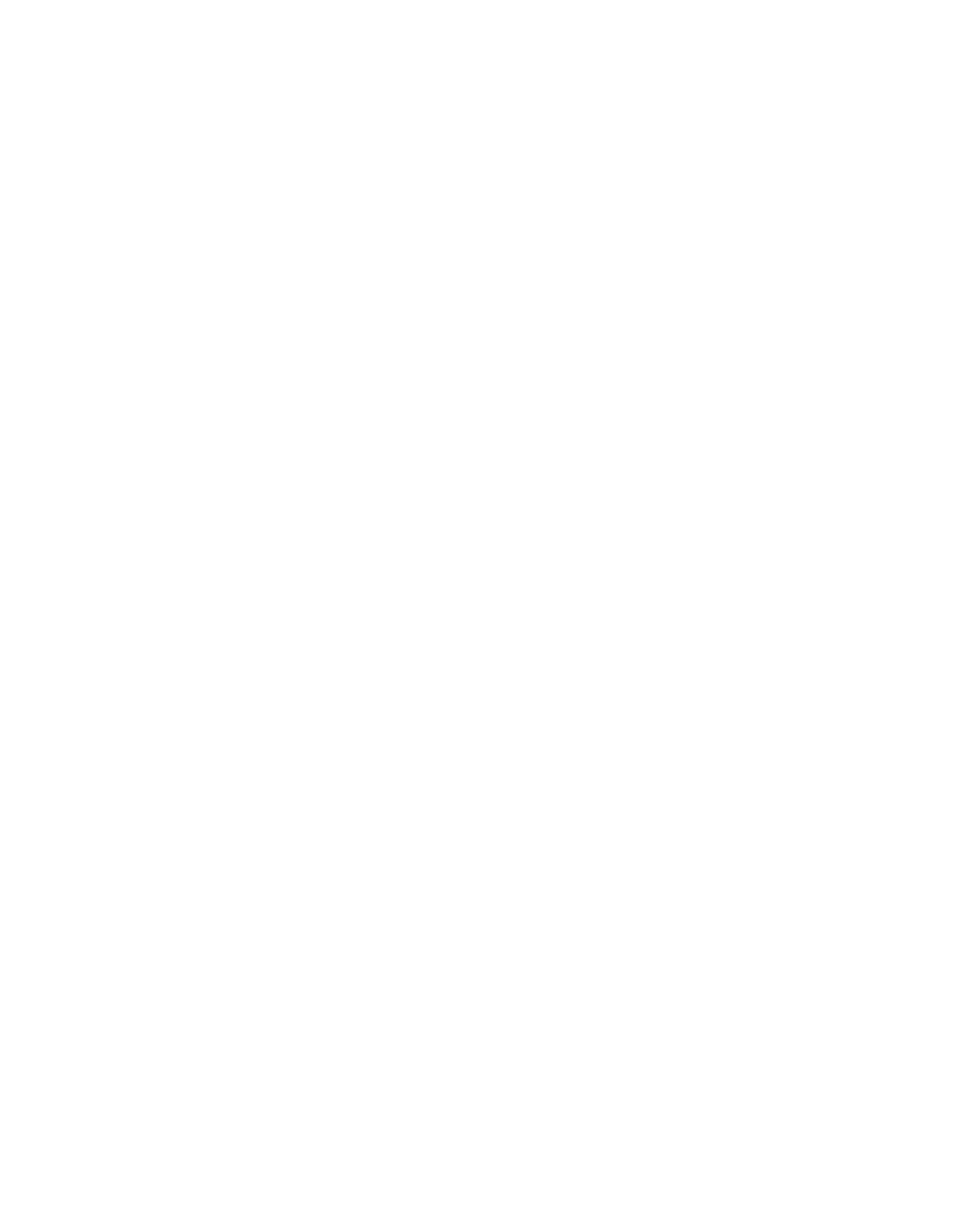## **Abbreviations**

| <b>BDI</b>   | Federation of German Industries (Bundesverband der           |
|--------------|--------------------------------------------------------------|
|              | Deutschen Industrie)                                         |
| <b>BMAS</b>  | Federal Ministry of Labour and Social Affairs                |
| <b>BMWi</b>  | Federal Ministry of Economic Affairs and Technology          |
|              | (Bundesministerium für Wirtschaft und Technologie)           |
| <b>DAkkS</b> | German Accreditation Body (Deutsche                          |
|              | Akkreditierungsstelle)                                       |
| DAR          | German Accreditation Council (Deutscher                      |
|              | Akkreditierungsrat)                                          |
| DIN          | German Institute for Standardization (Deutsches Institut für |
|              | Normung)                                                     |
| <b>DKD</b>   | German Calibration Service (Deutscher Kalibrierdienst)       |
| EA           | European co-operation for Accreditation                      |
| EC.          | <b>European Community</b>                                    |
| EU           | European Union                                               |
| <b>TAF</b>   | <b>International Accreditation Forum</b>                     |
| <b>IEC</b>   | International Electrotechnical Commission                    |
| <b>ILAC</b>  | <b>International Laboratory Accreditation Cooperation</b>    |
| <b>ISO</b>   | International Organization for Standardization               |
| <b>TT</b>    | information technology                                       |
| <b>NIST</b>  | National Institute of Standards and Technology               |
| <b>NMI</b>   | national metrology institutes                                |
| <b>NPL</b>   | National Physical Laboratory                                 |
| <b>OECD</b>  | Organisation for Economic Co-operation and Development       |
| <b>PTB</b>   | National Metrology Institute of Germany (Physikalisch-       |
|              | Technische Bundesanstalt)                                    |
| <b>PTR</b>   | Physikalisch-Technische Reichsanstalt                        |
| QI           | quality infrastructure                                       |
| <b>TGA</b>   | German Association for Accreditation                         |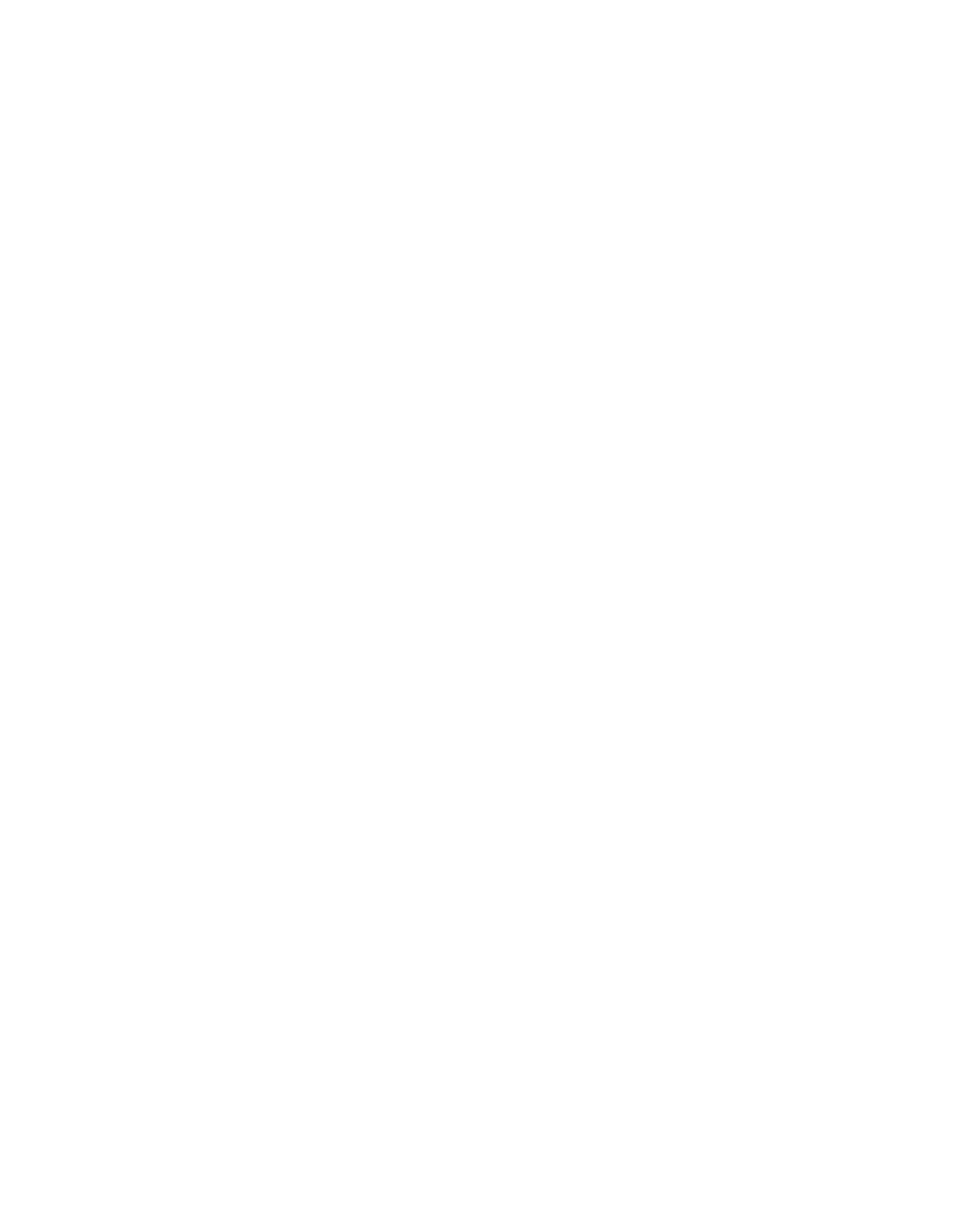## **Germany** *QI Toolkit Case Studies*

*Abstract: Germany had to merge nearly 20 mostly sectoral accreditation bodies into a single, national accreditation body in response to the European Union Regulation on accreditation. The new German Accreditation Body (DAkkS) was able to represent German interests much better at the regional and international levels.*

#### **EXECUTIVE SUMMARY**

Germany is a high-income Organisation for Economic Co-operation and Development (OECD) country with well-developed and internationally respected metrology and standards organizations in the National Metrology Institute of Germany (PTB) and German Institute for Standardization (DIN). However, its accreditation system before 2009 was fragmented, suboptimal, and costly because it consisted of 20 accreditation bodies in both the public and private sectors that had developed organically over time with little guidance from the government. Furthermore, conformity assessment service providers frequently had to be accredited by more than one accreditation organization because of the separation of the regulatory and nonregulatory domains. Efforts to coordinate services of all the accreditation bodies under the umbrella of the German Accreditation Council (DAR) in the early 1990s proved limited in the end because the DAR was a committee representative of accreditation organizations without any legal backing.

The European Union (EU) promulgated Regulation (EC) 765/2008 to regularize accreditation across EU member states, where many differences in competency levels had developed over time.<sup>1</sup> This regulation required, among other things, a single national accreditation body in each EU member state. Germany therefore established a single national accreditation body by promulgating the Accreditation Body Act and merged all the accreditation bodies, public and private, into the German Accreditation Body (DAkkS) by the end of 2009 (table 1).2

Germany decided to retain DAkkS as a private company, providing it with the required mandate to operate in the public sphere. DAkkS faced a number of challenges in its first five years of existence—for example, retraining of personnel and 900 experts, losing income-generating work because of staff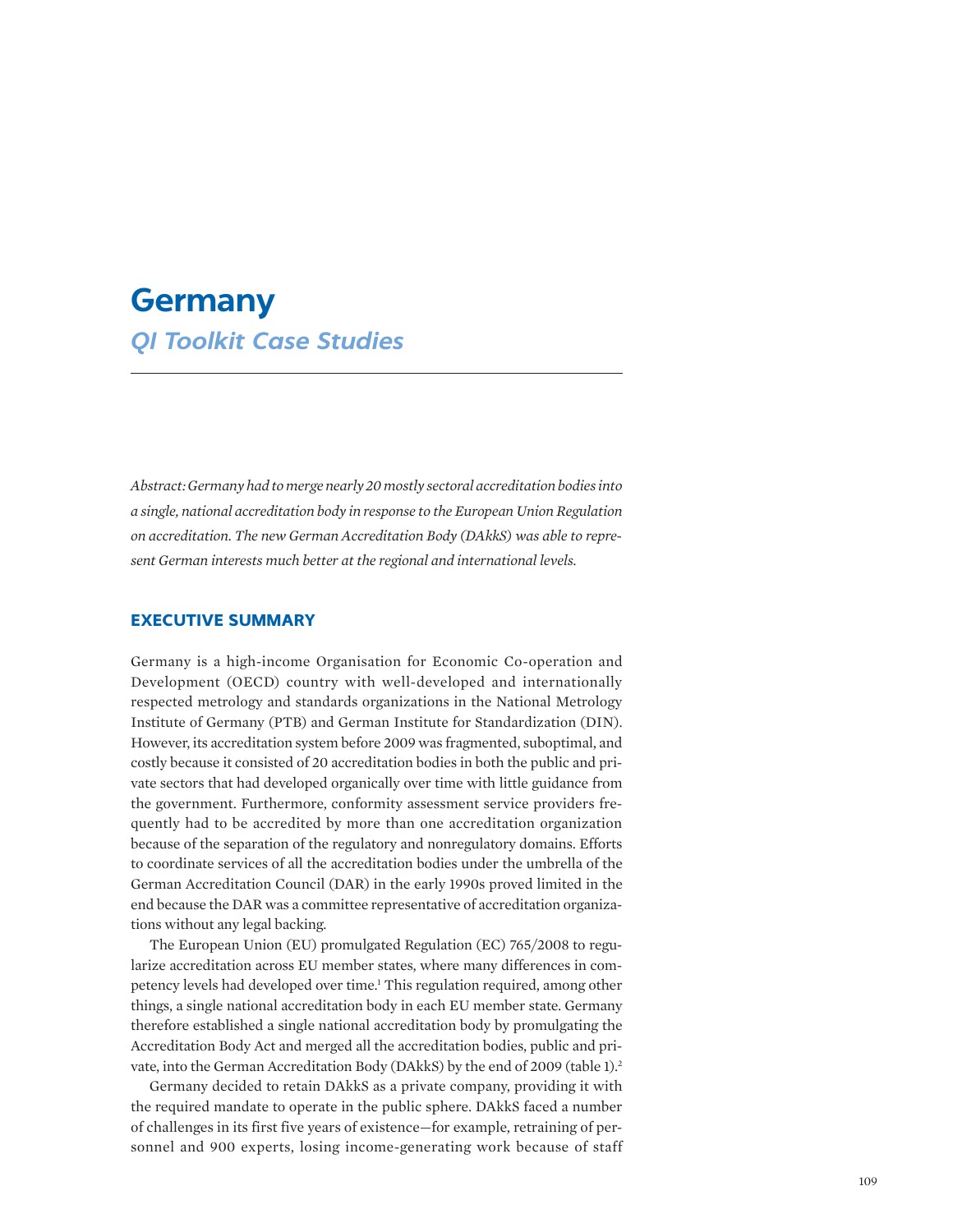| TABLE 1 Snapshot of quality infrastructure (QI) reform in Germany |  |  |  |  |  |  |  |
|-------------------------------------------------------------------|--|--|--|--|--|--|--|
|-------------------------------------------------------------------|--|--|--|--|--|--|--|

| <b>BEFORE REFORM</b>                                               | <b>AFTER REFORM</b>                                            |
|--------------------------------------------------------------------|----------------------------------------------------------------|
| About 20 organizations in the private and public sectors were      | A single national accreditation organization, the German       |
| involved in national accreditation activities in Germany in the    | Accreditation Body (DAkkS), was established under the terms of |
| regulated and nonregulated domains, leading to duplications, a     | the Accreditation Body Act in 2009, and all the existing       |
| lack of transparency, and a low status, especially in the European | accreditation bodies were merged with DAkkS. Duplications      |
| Union. Efforts to coordinate the activities of the accreditation   | were set aside, costs were lowered, and the standing of the    |
| organizations through the German Accreditation Council (DAR)       | German accreditation system in the European Union was          |
| in the 1990s were limited.                                         | safequarded.                                                   |

involvement in developing new management systems, and the shrinking number of accreditation certificates because duplications were abolished. Its financial sustainability, however, is assured owing to the more than 4,000 companies it has as clients.

#### **COUNTRY CONTEXT**

Germany is a high-income OECD country, one of the more influential members of the EU, and the third-largest economy in the world. Germany has a long and well-respected tradition in metrology and standardization, which developed in parallel with its industry. One element of its national quality infrastructure (QI), namely accreditation, underwent serious reengineering in recent years.

#### **Country context and trigger for QI reform**

#### *Metrology*

The National Metrology Institute of Germany (PTB) was established as far back as 1887 (more than 130 years ago) as the Physikalisch-Technische Reichsanstalt (PTR) by the Prussian state with support from Werner von Siemens and other prominent industrialists. Today PTB is considered one of the world's eminent national metrology institutes (NMIs), boasts a number of Nobel Prize laureates, and has over many years realized scientific and metrology innovations that few can match.

PTB is responsible for the establishment and maintenance of the national measurement standards for Germany based on their international definitions.3 It has over the years been involved in the establishment of these international definitions through fundamental research. In international comparisons, PTB's national measurement standards are compared with those of other major NMIs such as the National Institute of Standards and Technology (NIST) in the United States, the National Physical Laboratory (NPL) in the United Kingdom, and others, to form the basis of the International System of Units (SI). PTB measurement standards are of the highest accuracy technically possible.

The national measurement standards are used to calibrate the reference standards of other organizations in the calibration chain such as major research organizations, calibration laboratories, high-level technology organizations in Germany, and many others.

PTB also is responsible for evaluating measuring equipment that falls within the scope of legal metrology in Germany. This evaluation then leads to the approval of such equipment in trade, health and safety, environmental control, and law enforcement. The actual usage of such equipment in Germany is overseen by legal metrology agencies (known as Eichamt; in English, "Office of Weights and Measures") in each of the German federal states.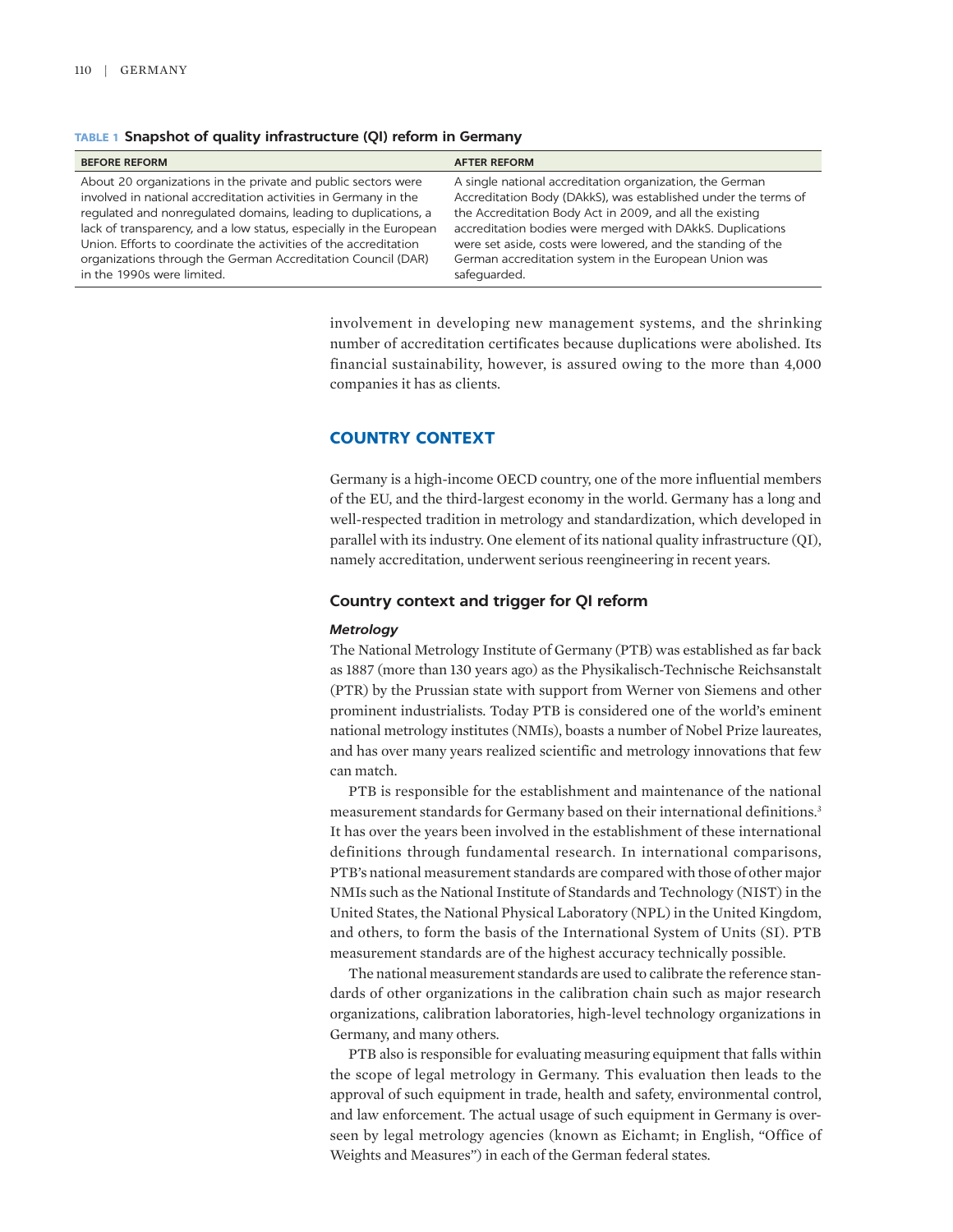#### *Standards*

The German national standards body was established in 1917 as the Standards Committee of German Industry (NADI). In 1975, NADI and the German federal government signed an agreement by which NADI was recognized as Germany's national standards body, and its name was changed to the German Institute for Standardization (DIN). DIN represents Germany in the International Organization for Standardization (ISO), was a founding member of the European Committee for Standardization (CEN), and has played a leading role in these two organizations' affairs, management, and technical committees over many years. More than 30,000 experts from industry, research, consumer protection, and the public sector are involved in DIN technical committees to develop market-oriented standards that promote global trade and innovations, facilitate efficiency and quality, and help protect the environment and society as a whole. Hence, DIN is considered one of the world's leaders in standardization.

Anybody can submit a proposal for a new standard. All those interested in a specific standards topic can participate and contribute their expertise. The input of external experts into standardization is organized in standards committees and their subsidiary working bodies, with DIN's project managers ensuring the entire process runs smoothly, making sure all rules of procedure are followed.

Each standards committee is responsible for a distinct area of activity and also coordinates the corresponding standardization work at the European and international levels. As a rule, each standards committee in DIN comprises multiple technical committees. Before a standard is officially adopted, a draft version is published so that the public can make comments. Experts working on a standard must come to agreement on its content. To ensure that standards reflect the state of the art, they are regularly reviewed by experts at least every five years.

#### *Accreditation*

Accreditation in Germany—as the third fundamental element of an effective and efficient QI—cannot look back on as long of a history as metrology and standardization can. However, the German accreditation regime does have a long and convoluted history involving many actors in both the private and public sectors. Efforts to streamline accreditation systems in Germany failed to a large extent until 2009, when the European Parliament provided the external forces to do so.

The German state has practiced "accreditation" since the middle of the 20th century. The German state established its own organizations with technical competency or identified those with the competency to conduct inspection and testing for the implementation of technical regulations. A good example would be the Federal Ministry of Labour and Social Affairs (BMAS), which has registered conformity assessment service providers since 1977—based on specified competency requirements—to apply the GS-mark (for Geprüfte Sicherheit, or "Tested Safety") to products.4

German private industry, likewise, established organizations to consider the competency of certification organizations. For example, the Reichsausschuss für Lieferbedingungen (RAL), established in 1925, underwent many changes after World War II and, since 2008, has operated as the independent German Institute for Quality Assurance and Certification (retaining its traditional abbreviation, RAL), which ensures the independence of RAL Quality Marks.<sup>5</sup>

In another example, the then Federal Ministry for Economic Affairs (BMWi), the Federation of German Industries (BDI), and PTB established the German Calibration Service (DKD) in 1977 as a public-private collaborative effort.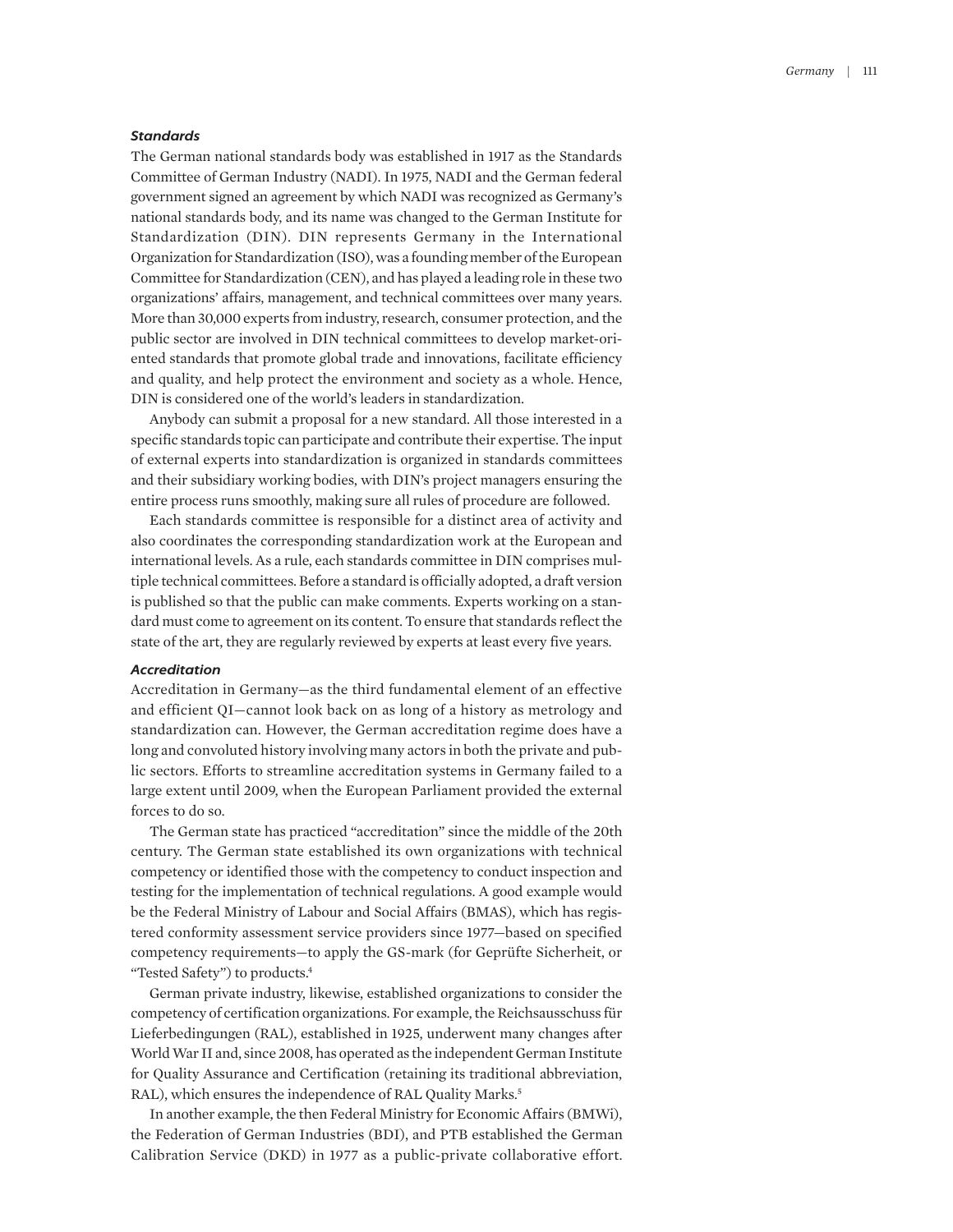The focus of the DKD was to accredit calibration laboratories in accordance with relevant international standards.<sup>6</sup>

Hence, when the European Council established new rules for the free movement of goods in the EU in the early 1990s (for example, the New Approach Directives for technical regulation and the Global Approach for conformity assessment),<sup>7</sup> the accreditation regime in Germany was totally fragmented. The free movement of goods in the European Common Market (now the European Economic Community) was based, among other things, on the mutual recognition of conformity assessment results—recognition that was informed by accreditation. The fragmented German accreditation system was considered to be suboptimal in this regard and therefore not in a position to fully support the export-oriented German industry. The Germans undertook the first efforts to bring order to the German accreditation system.

#### **Establishment of the German Accreditation Council**

The idea to establish the German Accreditation Council (DAR) was discussed in informal meetings between industry, the federal government, and the federal states as early as 1989. The many structures that developed historically and that were largely accepted in the public and private sectors in their respective domains were reviewed during these discussions. A merger of all of these into a single accreditation organization was not considered feasible at the time; there were just too many vested interests. The DAR was established in March 1991 with the view to

- Coordinate the efforts of organizations in Germany involved in the accreditation and recognition of laboratories, certification bodies, and inspection bodies;
- Represent German interests in national, European, and international organizations dealing with questions of accreditation; and
- Establish and manage a central register of accredited organizations in Germany (box 1).

The DAR was not a formal juridical person, and the secretariat was held by the Federal Institute for Materials Research and Testing (BAM) in Berlin, which

#### **BOX 1**

#### **The need for a central register**

One of the key elements of an effective accreditation system is the dissemination of information to a wider audience about the accredited organizations. Over and above names and contact information, this information must provide full details of the specific areas, tests, or certification activities the organizations have been accredited for. This list needs to be up-to-date all of the time. Such a central register is one of the requirements for the accreditation system's international acceptance

by the International Laboratory Accreditation Cooperation (ILAC) or the International Accreditation Forum (IAF).

In the case of Germany, all of the accreditation bodies had such information available, but obviously there was not a central register that could be consulted. One had to look through the lists of nearly 20 organizations to find the required information. Although one of the DAR's objectives was to establish such a register, this was not realized.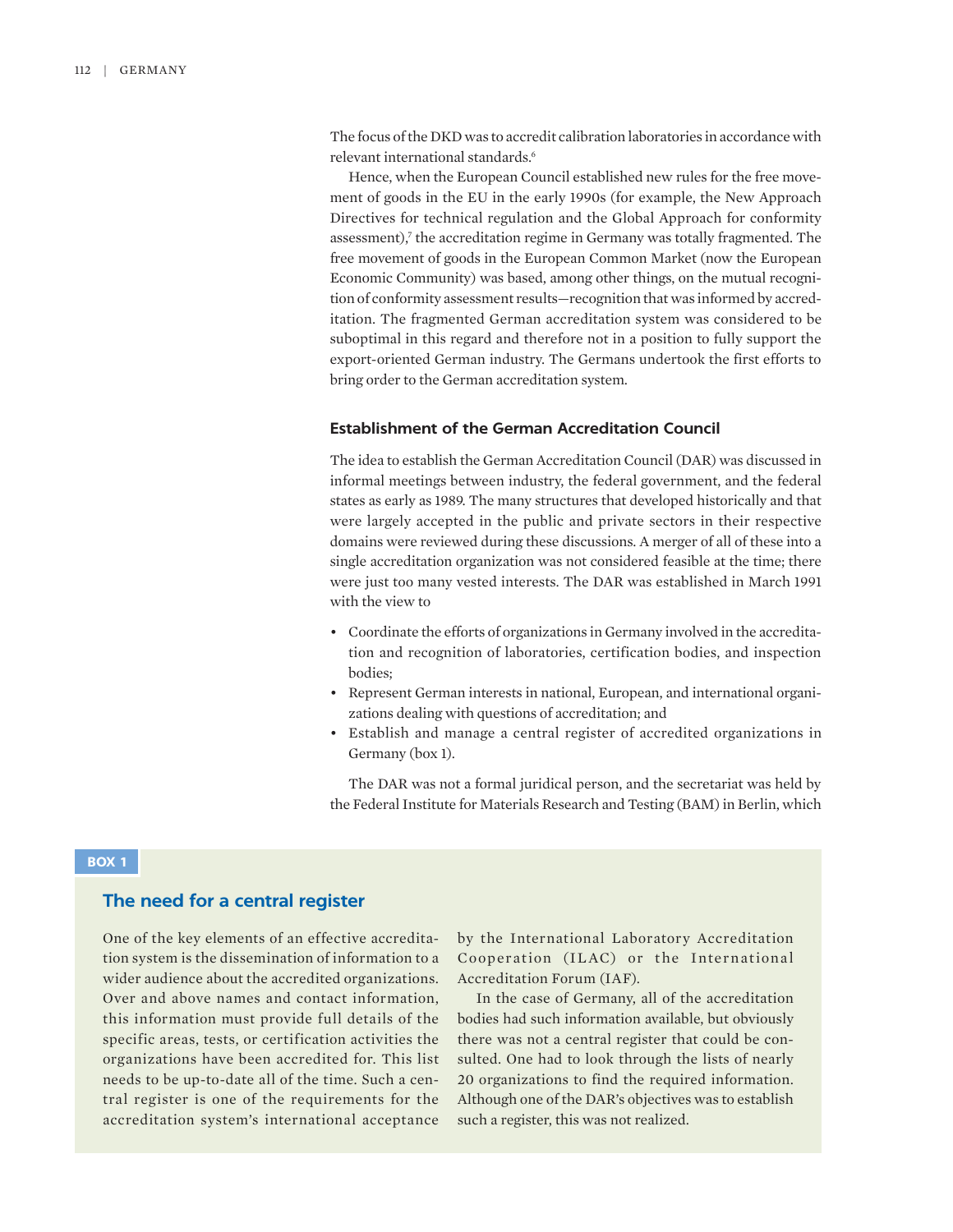was also involved in certain accreditation activities. The DAR consisted of two main sections: the accreditation bodies operating in the regulated domain and those in the unregulated domain.8 The unregulated domain grouping had previously formed its own cooperation entity, the German Association for Accreditation (TGA) in 1990. One of the aims of the DAR was to facilitate an information exchange between these two domains and to avoid costly overlaps in accreditation activities. The structure of the DAR at its inception is shown conceptually in figure 1.

#### **FIGURE 1**



**Organizational structure of the German Accreditation Council (DAR)**

*Source:* Hansen 1993. Reproduced with permission; further permission required for reuse. *Note:* DAR discontinued its activities at the end of 2010, following the establishment of the German Accreditation Body (DAkkS); BAM = Federal Institute for Materials Research and Testing; BMAS = Federal Ministry of Labour and Social Affairs; BMWi = Federal Ministry for Economic Affairs; DAP = German Accreditation System for Testing; DASET = German Accreditation Entity for Steel Construction and Energy Technology; DASMIN = German Accreditation Entity for Mineral Oil; DATech = German Accreditation Entity for Technology; DEKITZ = German Coordination Entity for IT-standards Conformity Testing and -Certification; DIN = German Institute for Standardization; DKD = German Calibration Service; TGA = German Association for Accreditation; VPMA = Association of Materials Testing Agencies; ZLS = Central Entity of the States for Safety Technology.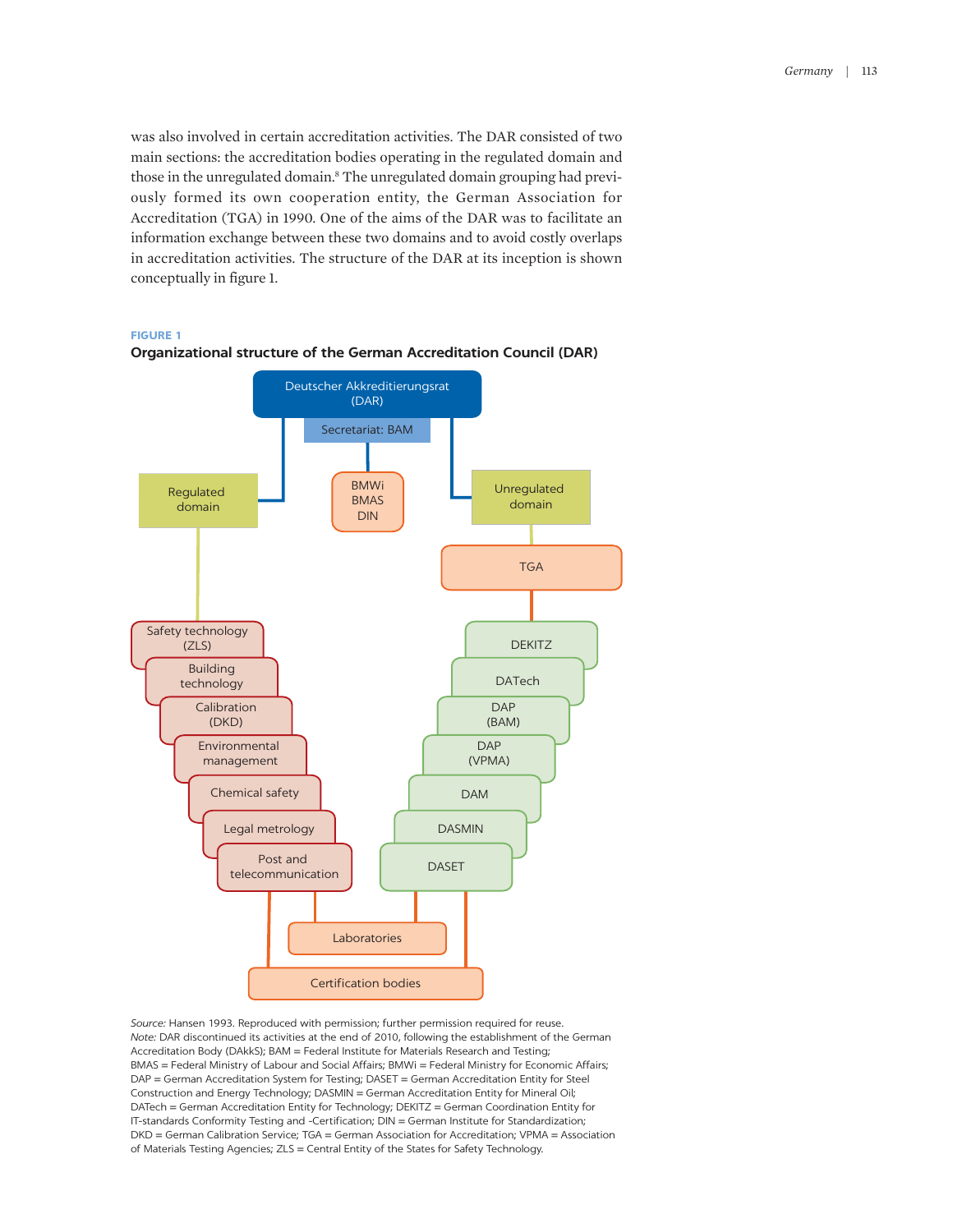The accreditation activities of the many and varied accreditation originations in the public and private sectors continued unabated, the only difference being that some coordination did take place. Some of the time, the DAR represented Germany in various European and international organizations dealing with accreditation. On the other hand, the various accreditation organizations pursued international recognition through ILAC, the IAF, and other international organizations individually when they thought it useful for their business. Germany was therefore represented by more than one accreditation organization in the European co-operation for Accreditation (EA) because recognition by ILAC and the IAF operated through this recognized regional organization.

#### **ISSUES TO ADDRESS: THE TRANSITION OF 2008–09**

As noted earlier, the German accreditation system before 2009 was fragmented and suboptimal. In addition, at the EU level, it was felt necessary to develop a comprehensive framework for accreditation and to lay down the principles for its operation and organization at the European Community (EC) level. This resulted in the promulgation of Regulation (EC) 765/2008 (further discussed below), which required each member state to have a single national accreditation body. Germany therefore had to resolve some major issues:

- At the time Regulation (EC) 765/2008 was promulgated, many accreditation organizations had evolved in Germany, because of a lack of an official policy, system, or guidance. By 2008, Germany had about 20 accreditation organizations operating in the regulated (compulsory) and unregulated (voluntary) domains, some of which were public service entities whereas others were private sector organizations.
- By 2008, the number of accredited entities per accreditation organization ranged from 1,200 to as few as 10.
- A major challenge of the system was the separation between the regulated and unregulated domains within the DAR.
- Furthermore, even though coordination was theoretically being pursued through the DAR, the conformity assessment service providers (laboratories, certification bodies, and inspection bodies) that provided services in both these domains frequently had to be accredited by more than one accreditation organization. This placed an unnecessary financial burden on such service providers.

#### **Impact of European Regulation (EC) 765/2008**

In 2008, the European Parliament and the Council promulgated Regulation (EC) 765/2008, which set out new requirements for accreditation and market surveillance relating to the marketing of products, thereby repealing the previous Regulation (EEC) 339/93. The preamble of the regulation noted that accreditation, though so far not regulated at the Community level, was carried out in all EU member states. The lack of common rules for accreditation had resulted in differing approaches and systems throughout the Community, in turn resulting in varying degrees of rigor applied in the performance of accreditation among the member states.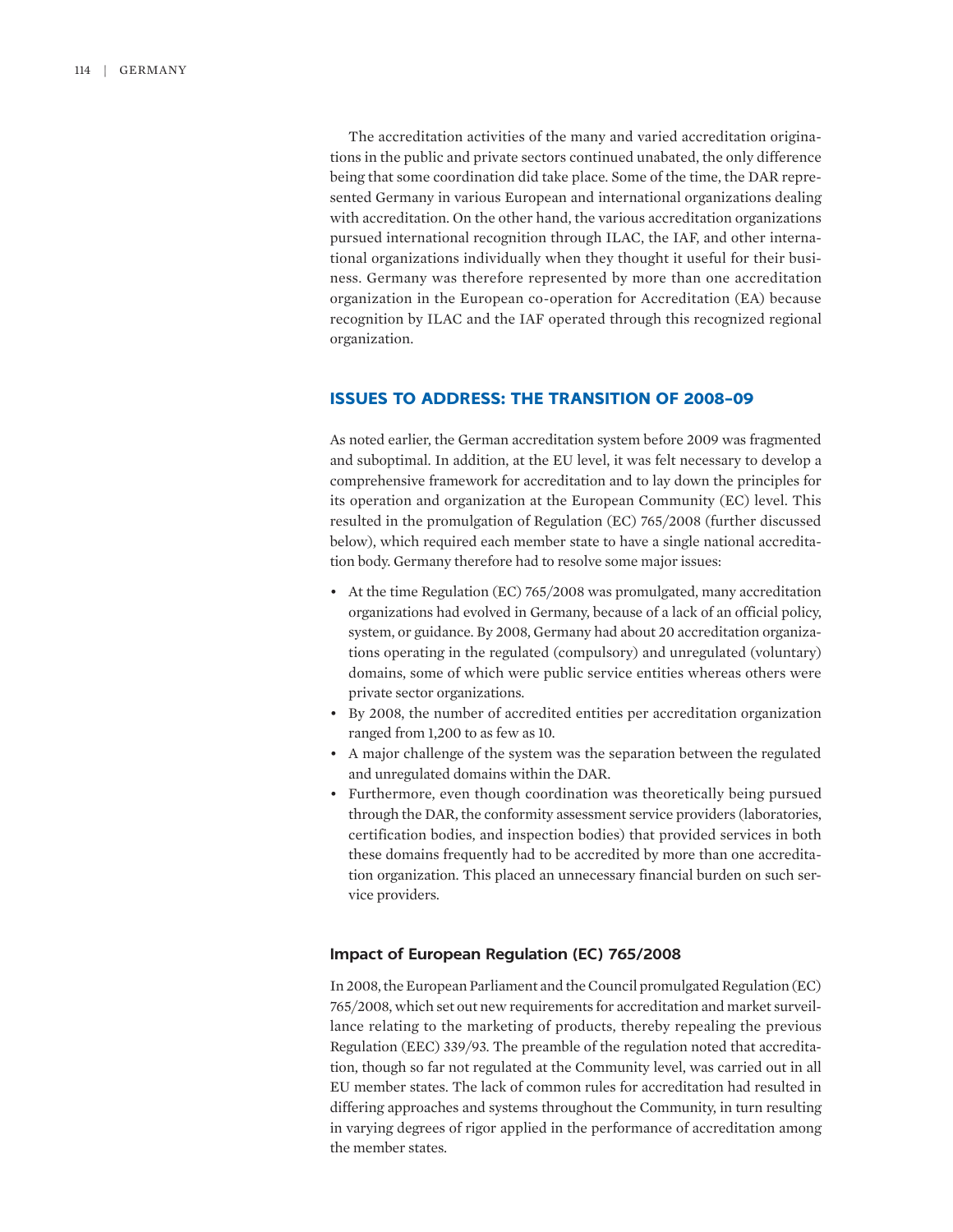The regulation stated clearly, among many other things, the following:

- The regulation is applicable to all accreditation (that is, used on either a compulsory or voluntary basis) relating to conformity assessment, whether that assessment is compulsory or not, and irrespective of the legal status of the body performing the accreditation (Article 3).
- Each EU member state shall appoint a single national accreditation body (Article 4[1]).
- Should a member state not feel inclined to appoint a national accreditation body, it must secure the services of a national accreditation body in one of the other member states (Article 4[2]).
- Where accreditation is not operated directly by the public authorities themselves, a member state shall entrust its national accreditation body with the operation of accreditation as a public authority activity and grant it formal recognition (Article 4[5]).
- The national accreditation body shall operate on a not-for-profit basis (Article 4[7]).
- The date of entry into force of the regulation was January 1, 2010 (Article 44).

Regulation (EC) 765/2008 would have a profound impact on the German accreditation regime, because unlike many other EU member states that had only one or maybe two (for example, metrology-related and conformity assessment-related) accreditation organizations, by 2008 Germany had about 20 accreditation organizations, as noted earlier. A single national accreditation organization had to be established without losing the expertise vested in the various accreditation organizations, while also ensuring that the accredited conformity assessment service providers and calibration laboratories did not lose their accreditation status.

#### **The transitional arrangements**

It was already clear to the authorities by 2006 that a single national accreditation organization had to be established to safeguard German exports, to provide guidance for better coordination at the national level, and to ensure compliance with EU legislation. The promulgation of European Regulation (EC) 765/2008, however, provided the impetus to take decisive action. Although allowed for in the regulation, using a national accreditation organization of another member state was absolutely not desirable in view of the large number of accredited organizations in Germany.

Although it was established with high expectations, in the end the DAR could not coordinate and harmonize accreditation in Germany because it lacked the supporting legislation to do so. Its membership dwindled, and in July 2008 only the accreditation bodies in the unregulated domain remained, along with only four of the many accreditation bodies in the regulated domain. The responsibility for attesting the competency of conformity assessment service providers was therefore neither clearly a state nor a private sector issue, and it had become even less transparent as time went by. German influence at the European and international levels regarding accreditation was waning.

A summary of the number of accredited entities in Germany in 2008 shows that the range of coverage was quite large—from 1,200 entities accredited by the largest organization to as few as 10 entities accredited by the smallest (table 2). The fragmentation was self-evident.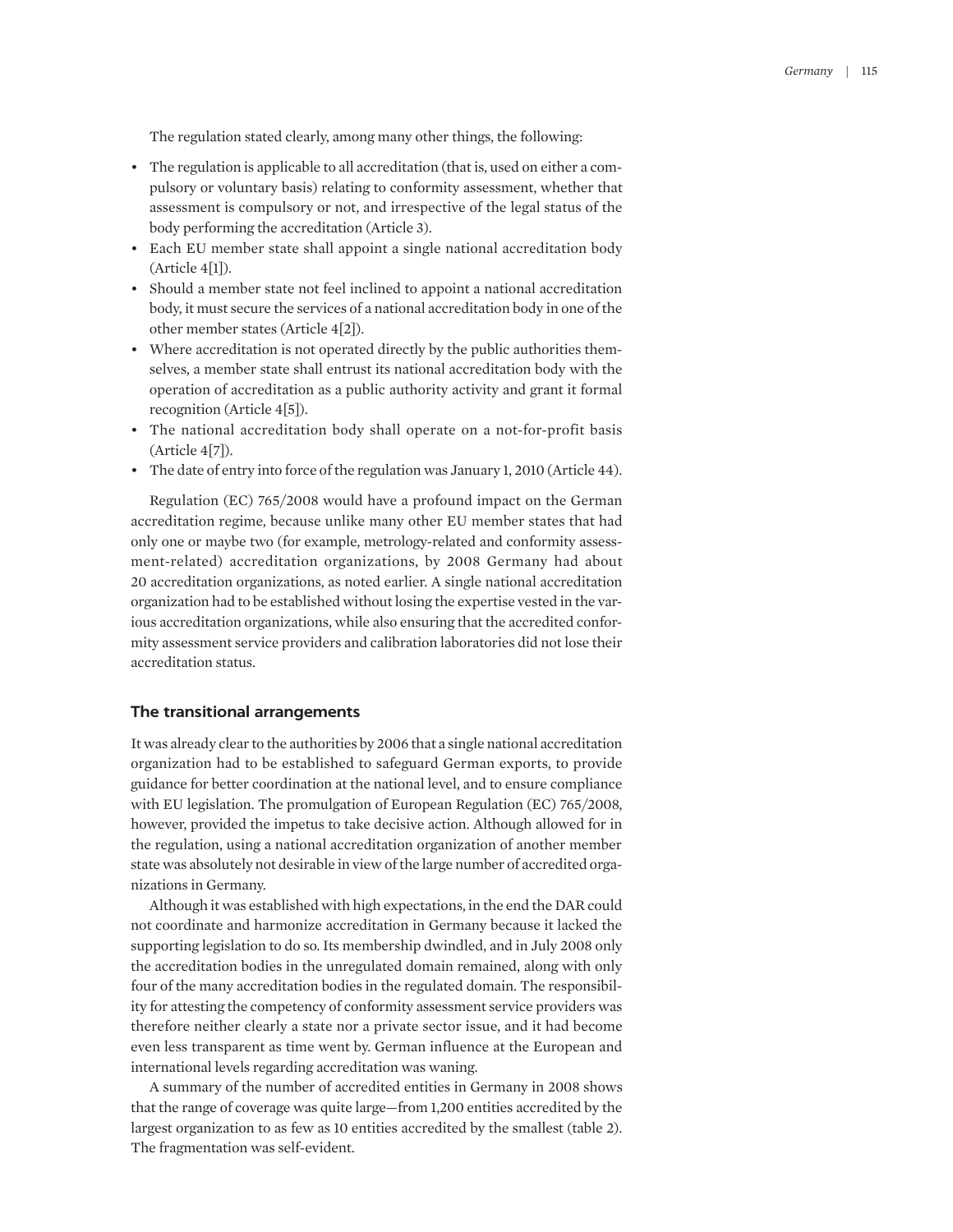| TABLE 2 Number of accredited entities per accreditation organization, in Germany, 2008 |  |
|----------------------------------------------------------------------------------------|--|
|----------------------------------------------------------------------------------------|--|

| <b>ACCREDITATION ORGANIZATION</b>                                                                                                                                                   | <b>DOMAIN</b> <sup>a</sup> | <b>NUMBER OF</b><br><b>ACCREDITED</b><br><b>ENTITIES</b> <sup>b</sup> |
|-------------------------------------------------------------------------------------------------------------------------------------------------------------------------------------|----------------------------|-----------------------------------------------------------------------|
| Deutsches Akkreditierungssystem Prüfwesen GmbH (DAP) (German Accreditation System<br>for Testing)                                                                                   | Unregulated                | 1,200                                                                 |
| Deutsche Akkreditierungsstelle Chemie GmbH (DACH) (German Accreditation Entity for<br>the Chemical Industry)                                                                        | Unregulated                | 600                                                                   |
| Zentralstelle der Länder für Sicherheitstechnik (ZLS) (Central Entity of the States for Safety<br>Technology)                                                                       | Regulated                  | 600                                                                   |
| Deutsches Institut für Bautechnik (DIBt) (German Institute for Building Technology)                                                                                                 | Regulated                  | 500                                                                   |
| Deutscher Kalibrierdienst (DKD) (German Calibration Service)                                                                                                                        | Regulated and unregulated  | 400                                                                   |
| Deutsche Akkreditierstelle für Technik (DATech) (German Accreditation Entity for<br>Technology)                                                                                     | Unregulated                | 300                                                                   |
| Trägergemeinschaft für Akkreditierung GmbH (TGA) (German Association for Accreditation)                                                                                             | Unregulated                | 200                                                                   |
| Staatliche Akkreditierungsstelle Hannover (AKS-Hannover) (State Accreditation Entity for<br>Hannover)                                                                               | Regulated                  | 200                                                                   |
| Zentralstelle der Länder für Gesundheitsschutz bei Arzneimitteln und Medizinprodukten<br>(ZLG) (Central Entity of the States for Health and Safety of Medicines)                    | Regulated                  | 130                                                                   |
| Kraftfahrt-Bundesamt (KBA) (Federal Motor Transport Authority)                                                                                                                      | Regulated                  | 100                                                                   |
| Staatliche Anerkennungsstelle der Lebensmittelüberwachung (SAL) (State Registrar for<br>Food Safety Surveillance)                                                                   | Regulated                  | 50                                                                    |
| Bundesnetzagentur für Elektrizität, Gas, Telekommunikation, Post und Eisenbahnen (BNetzA)<br>(Federal Agency for Electricity, Gas, Telecommunication, Postal Services and Railways) | Regulated                  | 35                                                                    |
| Bundesanstalt für Straßenwesen (BASt) (Federal Highway Research Institute)                                                                                                          | Regulated                  | 38                                                                    |
| Bundesagentur für Arbeit (BA) (Federal Employment Agency)                                                                                                                           | Regulated                  | 26                                                                    |
| Gesellschaft für Akkreditierung und Zertifizierung mbH (GAZ) (Organization for<br>Accreditation and Certification)                                                                  | Unregulated                | 20                                                                    |
| German Accreditation Association (GA-A) (German Accreditation Association)                                                                                                          | Unregulated                | 10                                                                    |
|                                                                                                                                                                                     |                            |                                                                       |

*Source:* Bundestag 2009.

a. The "regulated" domain covers products for which technical regulations exist; hence compliance is mandatory. The "unregulated" domain consists of products subject only to market forces or private contractual obligations; hence compliance is voluntary.

b. Numbers are rounded.

A similar picture emerges when considering the number of employees of each of the accreditation organizations in 2008 (table 3). The total number of permanent employees was relatively small considering the approximately 4,600 accreditations that had to be serviced. The bulk of these employees would be administrative personnel, project managers, and management. When considering these numbers, one should not forget that the bulk of the experts and auditors of such accreditation organizations would not be permanent employees but would be independent contractors who were used whenever needed.

The total number of employees that would have to be considered for any type of merger was therefore in the region of 150 all told, with approximately 56 percent in the public sector and 44 percent in the private sector.

#### **REENGINEERING OF ACCREDITATION: OBJECTIVE, DESIGN, AND IMPLEMENTATION**

The prime objective of the reengineering of the German accreditation system was to create a single national accreditation organization to safeguard German exports and to provide guidance for better coordination at the national level. It was important for Germany to achieve full compliance with EU Regulation (EC) 765/2008.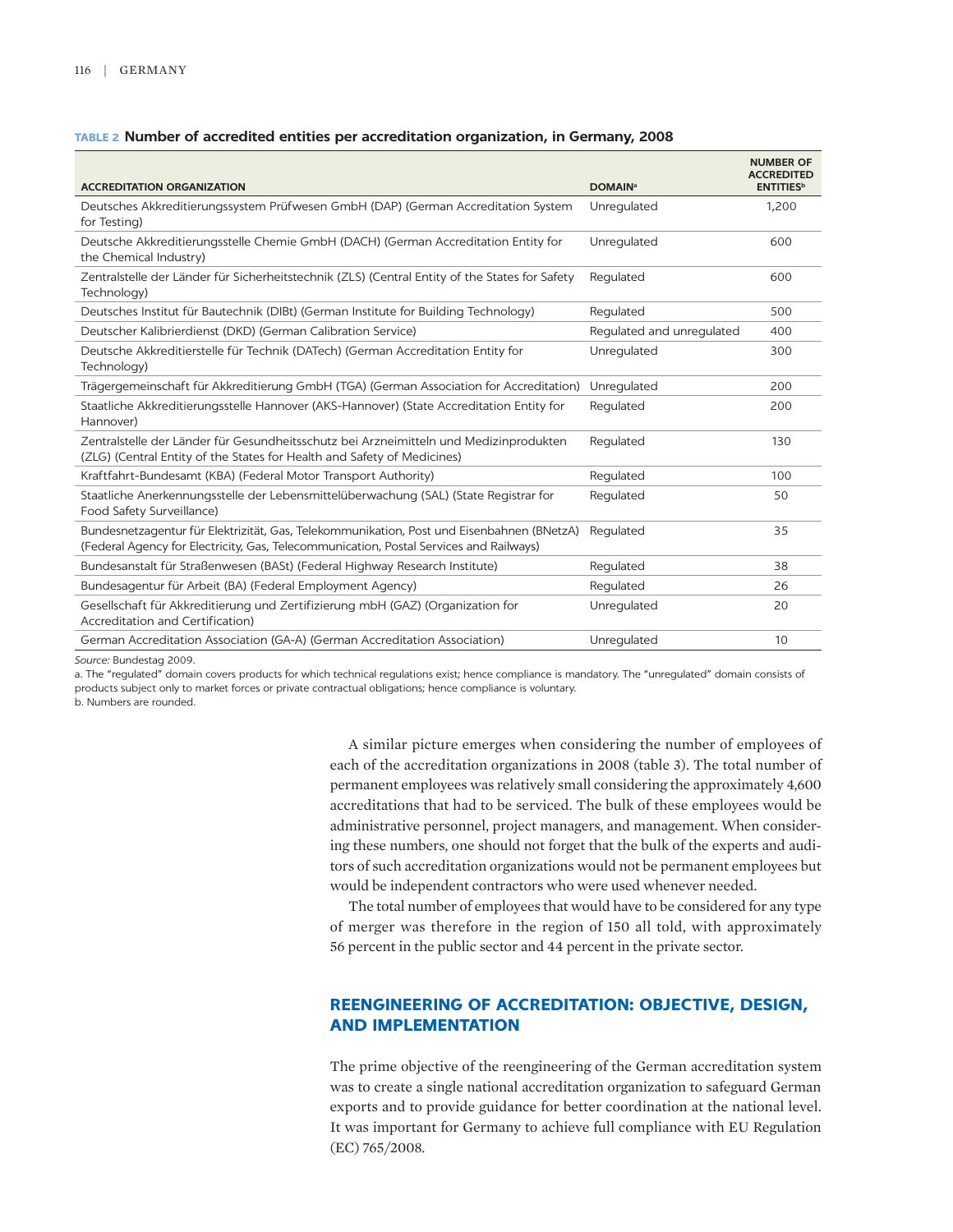| A. STATE                                  |                           | <b>B. FEDERAL</b>                           |                           | <b>C. PRIVATE</b>                           |                           |  |
|-------------------------------------------|---------------------------|---------------------------------------------|---------------------------|---------------------------------------------|---------------------------|--|
| <b>STATE ACCREDITATION</b><br><b>BODY</b> | <b>EMPLOYEES</b><br>(NO.) | <b>FEDERAL ACCREDITATION</b><br><b>BODY</b> | <b>EMPLOYEES</b><br>(NO.) | <b>PRIVATE ACCREDITATION</b><br><b>BODY</b> | <b>EMPLOYEES</b><br>(NO.) |  |
| <b>AKS Hannover</b>                       | $7\frac{1}{4}$            | <b>BA</b>                                   | 4                         | <b>DACH</b>                                 | 13                        |  |
| <b>SAL</b>                                | $1\frac{1}{2}$            | $(DAU)^b$                                   | 5                         | <b>DAP</b>                                  | 32                        |  |
| $ZLS^a$                                   | 16                        | $(EBA)^b$                                   | $\frac{1}{3}$             | <b>TGA</b> <sup>c</sup>                     | 13                        |  |
| $ZLG^a$                                   | $11\frac{1}{2}$           | <b>BNetzA</b>                               | 5                         | DATech <sup>c</sup>                         | n.a.                      |  |
| <b>DIBt</b>                               |                           | <b>KBA</b>                                  | $5\frac{1}{2}$            | GA-A                                        | $2\frac{1}{2}$            |  |
|                                           |                           | <b>BASt</b>                                 | 9                         | <b>GAZ</b>                                  | 4                         |  |
|                                           |                           | <b>DKD</b>                                  | $12\frac{1}{2}$           |                                             |                           |  |
|                                           |                           | (BSI) <sup>b</sup>                          | 3                         |                                             |                           |  |
| <b>TOTAL</b>                              | 431/4                     | <b>TOTAL</b>                                | $44\frac{1}{3}$           | <b>TOTAL</b>                                | $64\frac{1}{2}$           |  |

#### **TABLE 3 German accreditation organizations and average number of employees, 2008**

*Source:* Bundestag 2009.

*Note:* n.a. = not applicable; AKS Hannover = State Accreditation Entity for Hannover; BA = Federal Employment Agency; BASt = Federal Highway Research Institute; BNetzA = Federal Agency for Electricity, Gas, Telecommunication, Postal Services and Railways; BSI = Federal Agency for Information Technology Security; DACH = German Accreditation Entity for the Chemical Industry; DAP = German Accreditation System for Testing; DATech = German Accreditation Entity for Technology; DAU = German Accreditation and Licencing Organization; DIBt = German Institute for Building Technology; DKD = German Calibration Service; EBA = Federal Railways Agency; GA-A = German Accreditation Association; GAZ = Organization for Accreditation and Certification; KBA = Federal Agency for Vehicles; SAL = State Registrar for Food Safety Surveillance; TGA = German Association for Accreditation; ZLG = Central Entity of the States for Health and Safety of Medicines; ZLS = Central Entity of the States for Safety Technology.

a. In ZLS and ZLG, employees are also involved in activities other than accreditation.

b. BSI, EBA, and DAU do not strictly accredit as provided for in Regulation (EC) 765/2008.

c. TGA and DATech merged beginning in 2008.

Several factors had to be considered in this reengineering exercise: First, the organizational form of a national accreditation body had to be considered. Second, expertise was to be retained. Third, international recognition had to be safeguarded.

#### **Private company or statutory body?**

Already in 2006, the ministry then called the Federal Ministry of Economic Affairs and Technology (BMWi)<sup>9</sup> established a working group representing the federal government, the states, and the accreditation bodies to consider models for a future national accreditation organization. It soon became clear that it would not be possible to maintain the status quo regarding the plurality of accreditation activities by providing for a coordinating mechanism by law, as this was not in line with Regulation (EC) 765/2008 requirements. It would also be difficult to comply with the international standards (such as the ISO/IEC 17011 requirements for accrediting conformity assessment bodies) that require a single senior management, and a specific management system.<sup>10</sup>

Once the working group concluded that all the accreditation bodies would have to be merged into a single national accreditation body, it then had to consider whether the national accreditation body must be a state entity or whether a private company organizational form would be preferable. The working group came to the following main conclusions:

- From an "assurance of safety" perspective, it would make no difference whether the accreditation body is a public (government department or statutory body) or a private entity. The latter would need to be provided with the required public authority activity recognition and mandate.
- The supervision by the state regarding the two forms would not differ materially. In both cases, the state would have to supervise to the same extent to fulfill its accountability in relation to the EU legislation.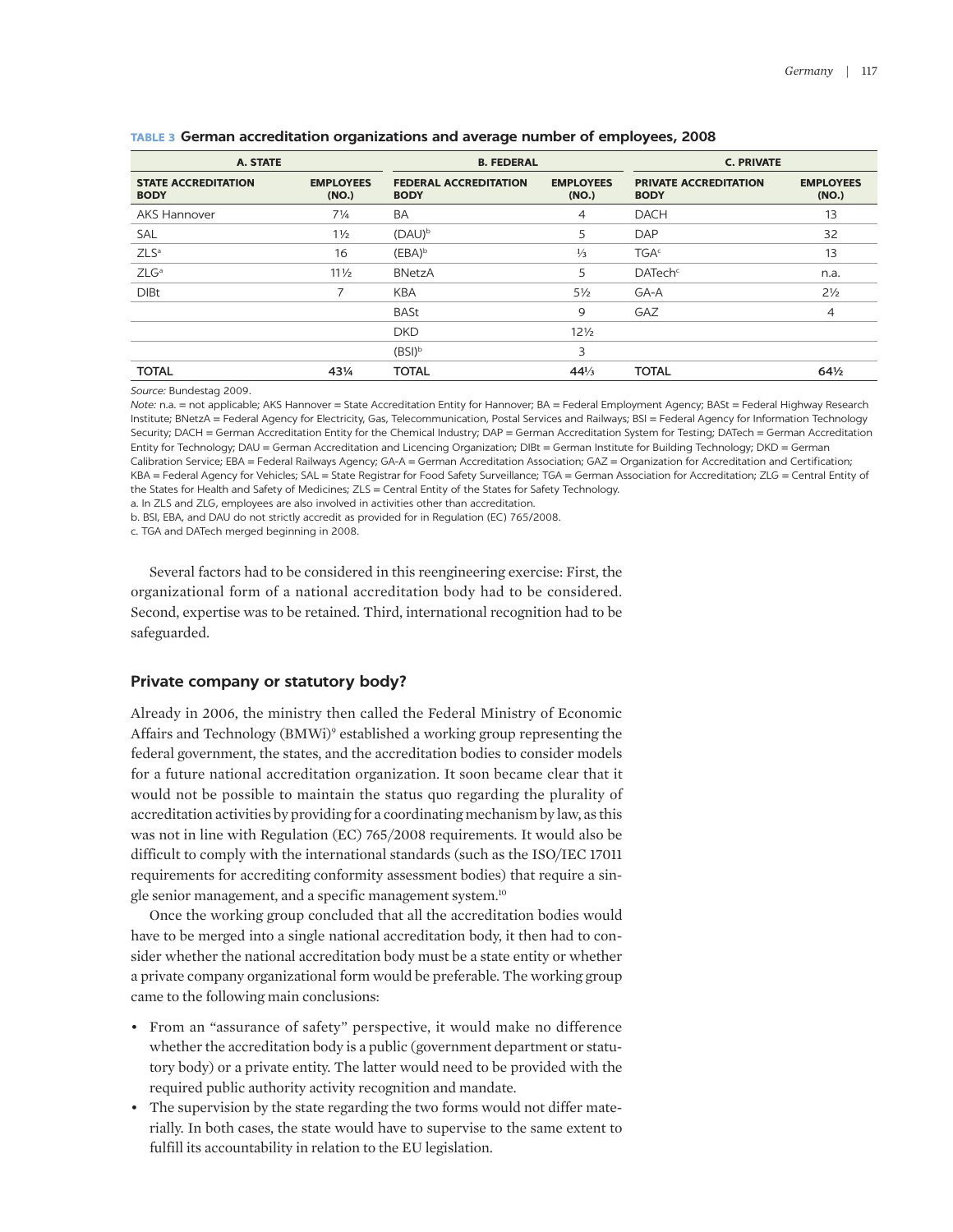- Regarding the integration with European and international accreditation infrastructures, a smooth transition, and the continuing proper integration of Germany into the EA, ILAC, and IAF recognition mechanisms, a mandated private company may be the better option.
- As for ensuring the technical competency of the accreditation body, the mandated private company has certain advantages. Only this organizational form can absorb the current personnel without major issues, and there are already experiences in this regard elsewhere.
- Finally, flexibility regarding strategy, management, and finances would point to a mandated private company. The state's accountability with regard to accreditation would in this case be supported by the more creative innovation and management potential a private company would bring.

The BMWi used these recommendations in full and developed the Accreditation Body Act to merge all the accreditation bodies into a single national body. This national accreditation body was to be a not-for-profit private company rather than a statutory body, but one given public authority powers under German legislation, as further described in the section about DAkkS below.

#### **The German Accreditation Law**

The Accreditation Body Act provided the legal framework for the establishment of a national accreditation body.<sup>11</sup> It is a fairly succinct piece of legislation containing the following elements:

- Linking the German system to the European requirements
- Providing for the mandate of the accreditation body
- Providing for the responsibilities of the accreditation body, including accrediting companies, keeping an up-to-date list of the same, and utilizing the appropriate external expertise in doing so
- Providing for the governance and finances thereof
- Providing for the utilization of the accreditation symbols by accredited companies
- Specifying the modalities whereby the federal state entrusts the accreditation body with the operation of accreditation as a public authority activity and grants it formal recognition
- Providing for administrative procedures such as offenses and penalties, the continuation of the accreditation status of organizations accredited by the former accreditation organizations, and the continued employment of civil servants previously employed in public service accreditation organizations in the new organization.

The Accreditation Body Act was considered by the German federal parliament, the Bundestag, and promulgated in July 2009.

#### **RESULTS ACHIEVED**

#### **Establishment of DAkkS**

The BMWi, which was given the responsibility of dealing with this issue, based on the recommendations of its working group, established a completely new accreditation organization rather than trying to merge the smaller accreditation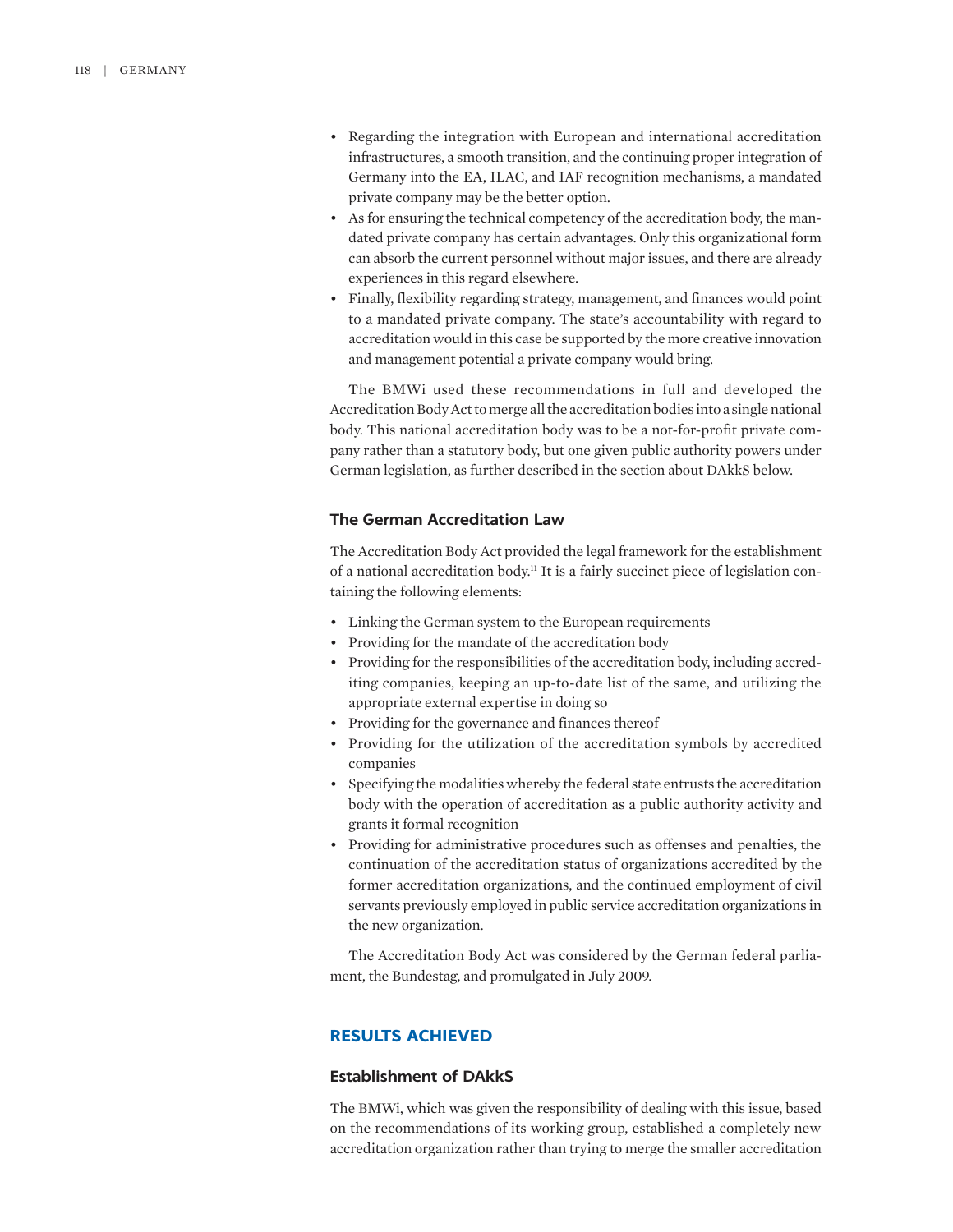organizations into one of the larger ones. The new organization would not be a public sector entity but would be a private company registered as such under German commercial law. It would, however, be a not-for-profit company to fulfill one of the European Regulation's requirements. The new German Accreditation Body—in German, Deutsche Akkreditierungsstelle GmbH,<sup>12</sup> hence known as DAkkS—was established on October 16, 2009, with the federal government as the sole shareholder.

#### **Merging of all the accreditation bodies**

In view of the pending transformation of the German accreditation regime, three of the major private accreditation organizations—the German Accreditation Entity for the Chemical Industry (DACH), the German Accreditation System for Testing (DAP), and the German Association for Accreditation (TGA), which had already merged with the German Accreditation Entity for Technology (DATech)—decided earlier to merge into the German Association for Accreditation (DGA) in September 2009.

Once DAkkS was established, the DGA merged with DAkkS on December 17, 2009, thereby giving German industry (through the BDI) a 33⅓ percent shareholding in DAkkS. The DKD was transferred from the Ministry of Science and Technology by ministerial decree to DAkkS. On December 21, 2009, the federal government formally conferred the operation of accreditation as a public authority activity to DAkkS and granted it formal recognition as such through the promulgation of the necessary regulation.13

All the activities of the remaining accreditation bodies were also merged into DAkkS, and the DAR consequently ceased its operations at the end of 2009. The federal government transferred half its shares to a number of states, and the shareholding at the time of writing was divided equally among the federal government; three states (Bavaria, Hamburg, and North Rhine Westphalia); and the BDI—each holding one-third of the shares. The timeline of these events establishing DAkkS are shown in figure 2.

#### **Business Development of DAkkS**

By 2010, DAkkS was able to handle about 500 new accreditation applications. An additional and still continuing financial challenge was that, as a quasi–"statutory body," DAkkS was subject to the German legislation-determined fees that could be charged for work done in regulatory areas. This limited the fees that DAkkS could charge; in other words, it was no longer a free-market issue, where you charged what the market was prepared to pay. On the other hand, DAkkS was no longer subject to any competition on the German market, but it was also restricted in pursuing additional business in other EU member states.

DAkkS started operating with 87 staff members in 2010, which increased to 150 by 2014. By the end of the 2014 fiscal year, DAkkS listed 3,877 accredited organizations (down 6.2 percent from 2013), of which the major portions were testing laboratories (56.3 percent), calibration laboratories (11.5 percent), and medical laboratories (10.8 percent). It considered the accreditation business to be slowly expanding into new fields as regulatory authorities and the market increasingly demanded independent proof that conformity assessment service providers are technically competent.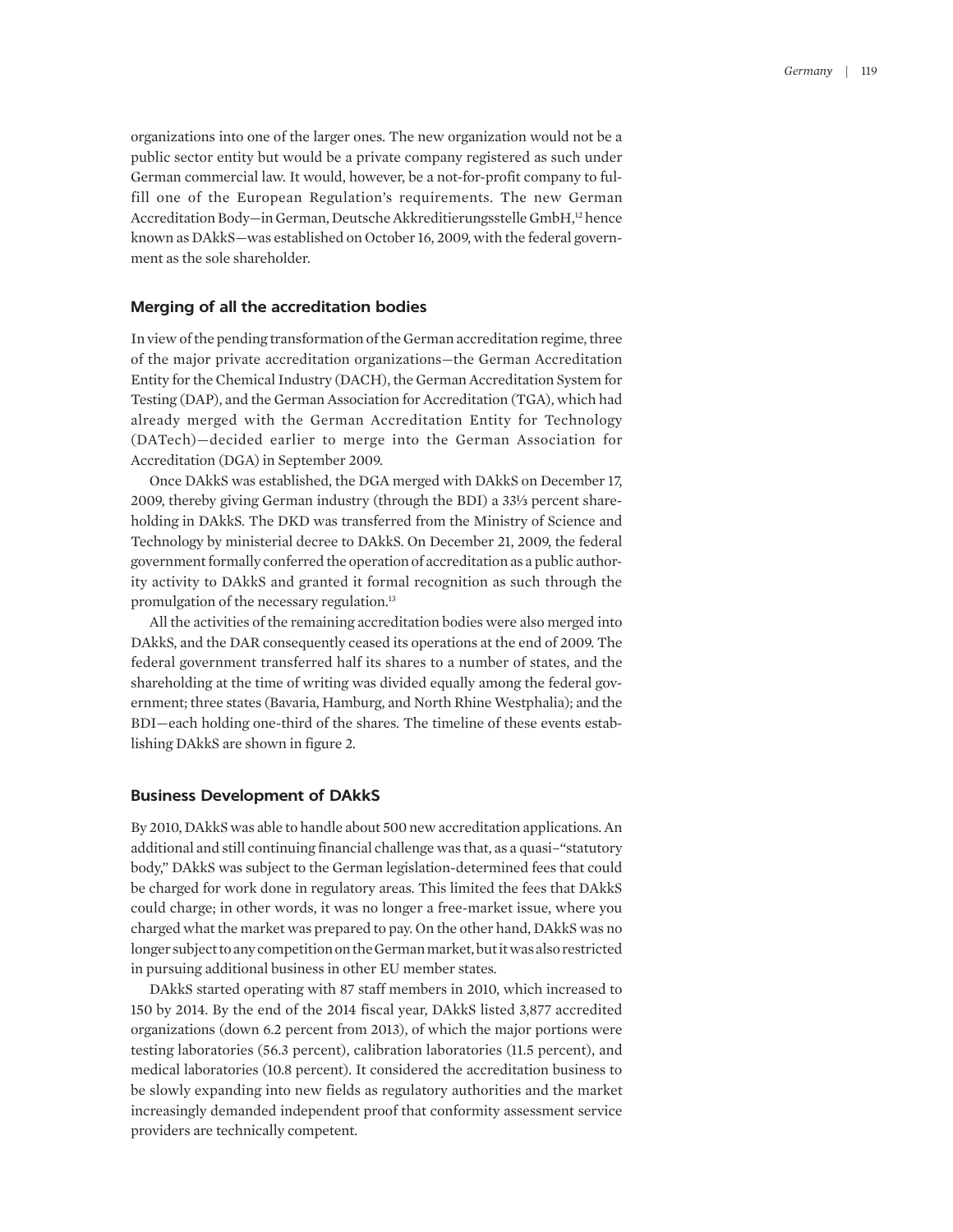#### **FIGURE 2**



**Timeline of main events in German accreditation reform, 1990–2015**

#### **Sustainability of DAkkS**

By 2014, DAkkS had its best financial results of the first five years, with a turnover of €22.492 million and an excess of income over expenditures after taxes of €2.175 million. The reaccreditation cycle of five years led to an increase in reaccreditations in 2014 because many conformity assessment service providers had asked for an earlier reaccreditation in 2009 before the new dispensation came into force. All of these reaccreditations therefore bunched together at the end of 2014. DAkkS had to implement special measures to deal with this one-off number.

Another interesting result of these developments was that overall total of accreditations diminished during 2014, because companies that had been accredited by more than one accreditation organization before 2010 only needed one accreditation for the future and could relinquish all the unnecessary duplications—a major saving for many of them but a loss of income for DAkkS.

#### **CHALLENGES: FIRST YEARS OF DAKKS**

It is quite obvious that the merging of such a diverse and large number of accreditation organizations in both the public and private sectors into a single entity was not without its challenges. Of the previous locations, only three were retained as operational centers: Berlin (which became the head office), Frankfurt am Main, and Braunschweig. All employees of the predecessor companies were also retained as the pool of experts. All the accredited companies retained their accreditation status, and the last ones would have been reaccredited in the normal five-year cycle—at the latest, in December 2014.

The establishment of DAkkS cost an estimated €2.36 million in 2010 for each of the three shareholders, namely the federal government, the states, and private industry. It was also estimated that the authorities would save at least  $\epsilon$ 279,500 per year on overhead because the multiplicity of public sector accreditation bodies would end. The financials for the first year of operation (2010) showed an

*Note:* DAkkS = German Accreditation Body; DAR = German Accreditation Council; NAB = national accreditation body.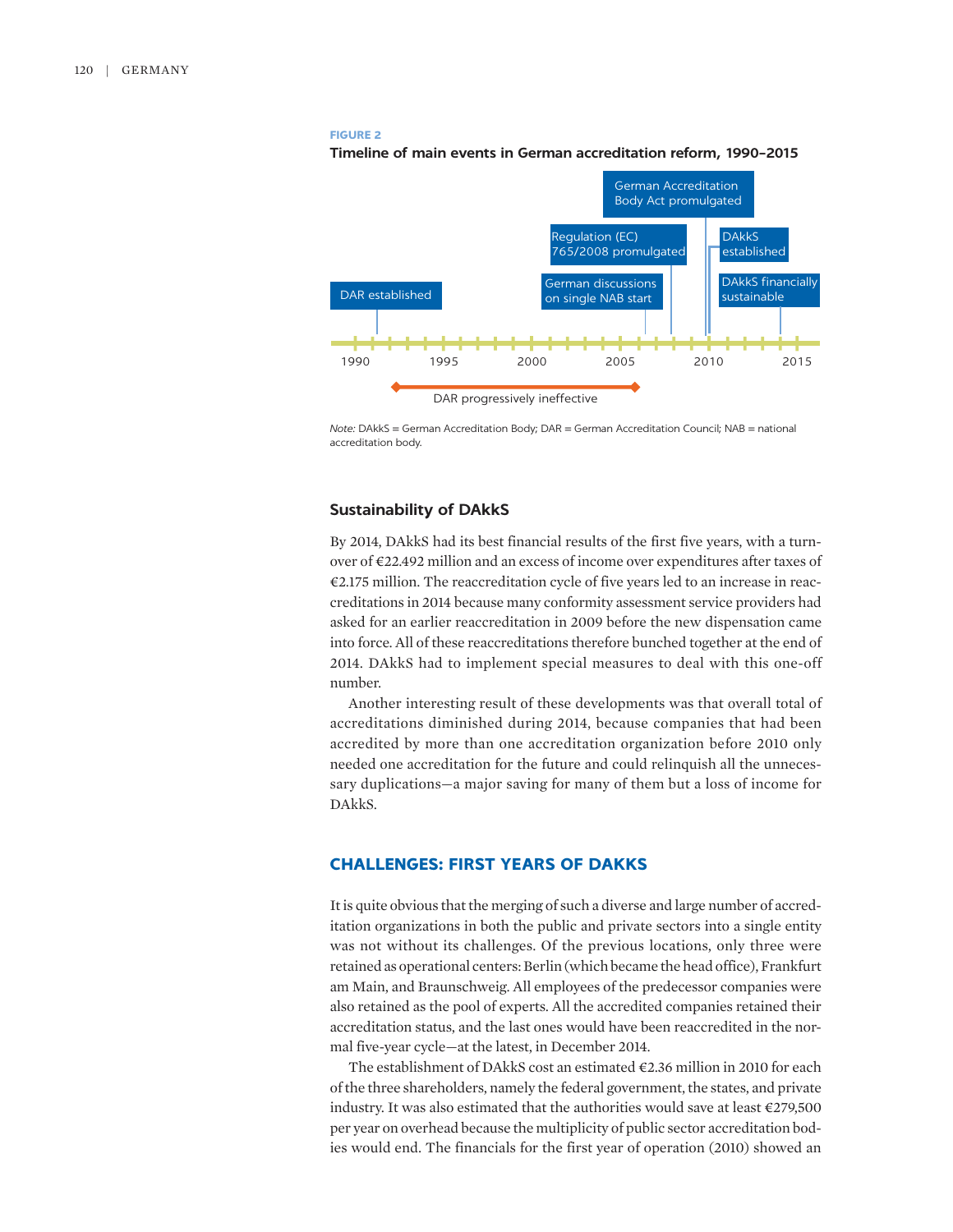overall loss of €635,000 with a turnover of €16.052 million. The biggest expenses were external auditors and experts at €7.457 million and staff remuneration at  $\epsilon$ 5.365 million. By 2014 this loss had been changed into a surplus of €2.175 million.

The challenges of DAkkS's first year of operation (2010) included the following:

- *Completely new management system documentation had to be developed.* The documentation of the various merged organizations was obviously not appropriate any longer, and the new documentation needed to be accepted by the EA, ILAC, and the IAF for DAkkS to retain international recognition.
- *A completely new information technology (IT) system had to be developed and operationalized*. Especially, the merging of the differing databases of the prior organizations required major resources. Systems for the new information responsibilities of DAkkS had to be developed and implemented.
- *Personnel availability for actual accreditation work was curtailed* because they were intimately involved in the above two developmental issues, leading to less revenue-earning work being done.
- *The approximately 900 external auditors and experts had to be retrained* in the newly developed management systems and documentation, and new ones had to be recruited, trained, and registered to deal with the extension of DAkkS's scope of activities.
- *Investments in new office equipment required serious expenditures* everywhere, and especially in the furnishing of the new head office in Berlin.

#### **KEY SUCCESS FACTORS**

In considering the German success in reengineering the country's accreditation regime, a number of key success factors emerged.

**Decisive ministry leadership.** Once it became clear to the German authorities that the accreditation regime was suboptimal and even noncompliant with regional legislation, a specific ministry was designated to take the lead in reengineering the accreditation regime, although many ministries were involved. Accreditation has become a significant policy instrument; hence, political leadership is important even though accreditation is a highly technical area. Leaving reengineering issues solely to the institutions is not always conducive to an optimum outcome for the country; the institutions tend to be more selfcentered in their decision making.

**Meaningful public-private sector partnership.** Although the BMWi took the lead in the reengineering of the accreditation regime, it continuously pursued meaningful dialogue with the private sector through either the private sector accreditation bodies or their representative industry associations. They met as equal partners in all the discussions and agreements. Once the decision was made to establish a single national accreditation body as a private sector company, the government did not remain the sole shareholder, but private industry took up a third of the shares. As shareholders, private industry therefore is part of the governance structures of the accreditation body. This gives the private sector real ownership in the national accreditation body, enhancing industry support for the same.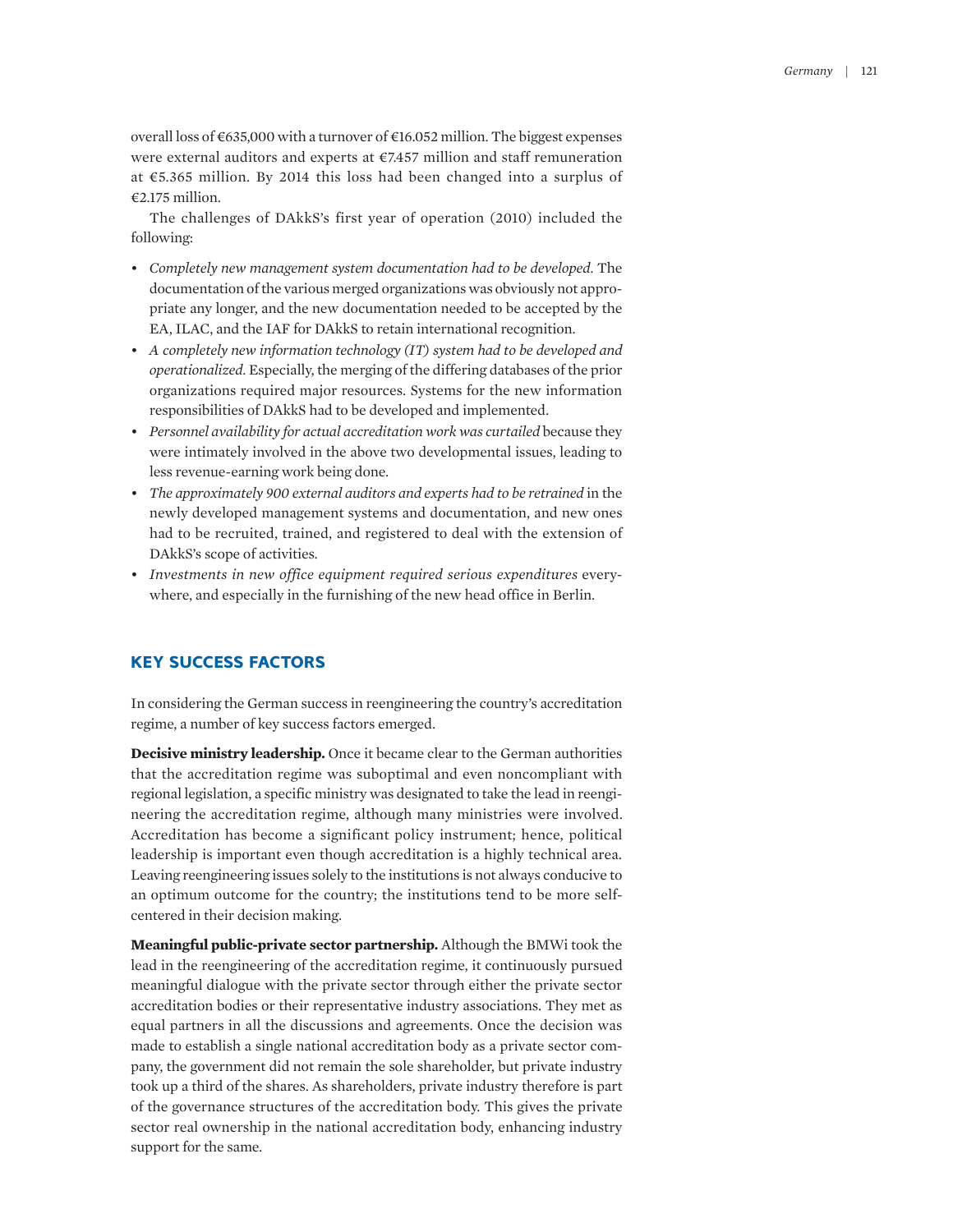**International recognition kept intact.** During the transition period, everything possible was done to retain the international recognition status of German organizations within the EA and therefore with ILAC and the IAF. This was of particular importance to German conformity assessment service providers, and hence to German industry and trade. A careful dialogue with the EA ensured this smooth transition.

**Retention of skilled personnel.** Accreditation is based on the skill sets of the personnel involved, both of the accreditation body and its pool of trained and registered auditors. Everything possible was done to retain the skilled personnel of the prior accreditation bodies, and the appropriate finances were made available by the BMWi to transfer them from public entities and private accreditation organizations to the new accreditation organization, in accordance with German labor legislation and with retention of their pension and other rights. This included relocation costs for many of the personnel.

The retention of about 900 external auditors and experts used by the 20 accreditation organizations was also given a high priority, even to the extent that they received extra training to familiarize themselves with the new management documentation and processes. The extended scope of activities also necessitated the recruitment, training, and registration of additional auditors and experts. The appropriate budget for these activities, among others, was also provided by the BMWi.

#### **LESSONS LEARNED**

Quite a few countries in the world have more than one accreditation body, and quite a few low- and middle-income countries do not yet have an accreditation body. Lessons that can be learned from the German experience in establishing a single national accreditation body can also be used by countries contemplating merging their accreditation bodies or by countries wishing to establish one.

**Importance of accreditation status relative to other QI services.** Clearly, accreditation is equally important to standardization and metrology in a modern economy that relies on exports for socioeconomic development. With the expansion of world trade that surpasses internal trade developments in most countries, no country can afford not to export. In the case of regional free-trade areas, accreditation has risen to prominence as the preferred mechanism for the attestation of the technical competency of conformity assessment service providers. It is therefore of utmost importance for any country that is part of such a regional free-trade area or that wishes to enhance its export performance to ensure that it has access to a recognized accreditation body.

**Advantages of a single accreditation body.** It is normal for each ministry involved in technical regulation to consider maintaining control over the implementation of such regulations—that is, within the ministry's area of responsibility. Hence, ministries tend to keep the "approval" of conformity assessment service providers in-house. Sound legal and business principles, however, point toward a pinnacle or single national accreditation body. It has to operate in the regulatory domain and hence has to be granted the mandate by the government to operate as a public authority if it is a private sector company. Having more than one accreditation body operating in this area decreases regulatory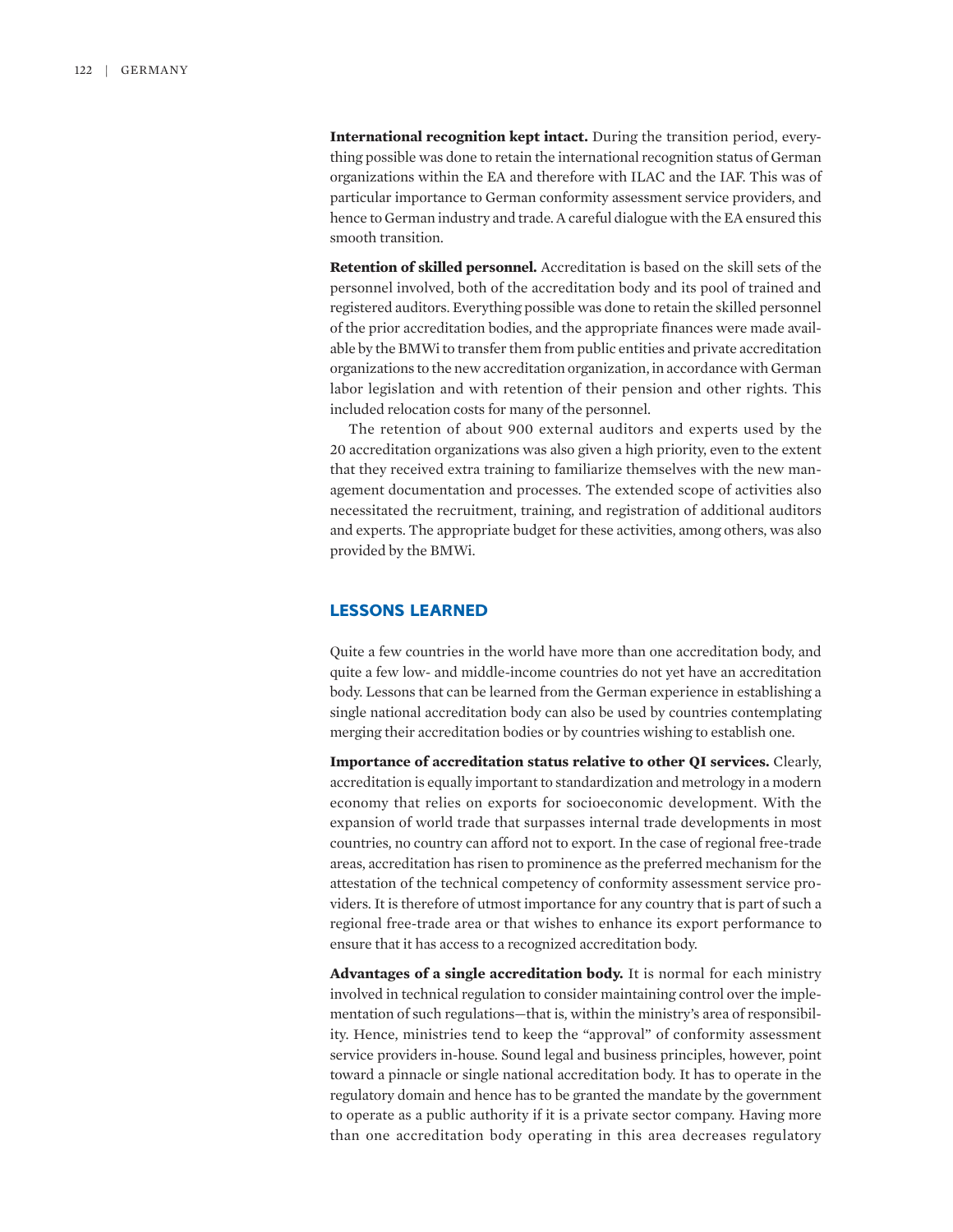transparency and is costlier for the country because each accreditation body has to obtain international or regional recognition individually. These are external costs over and above the duplication of administrative and management structures.

**Jurisdiction over both regulated and unregulated domains.** It is not useful to separate the regulated from the unregulated domain, because this only leads to unnecessary and expensive double accreditation of the conformity assessment service providers (putting their competitiveness at risk), and this also increases the opacity of the accreditation regime over time. Trying to coordinate the two domains through committee structures (such as the DAR) ultimately does not work, because there is no legal certainty in such a construct. Having only one national accreditation body means it must have regulatory powers if the government gives it the full responsibility for the technical competency of conformity assessment service providers operating in the regulated domain, as is the case in Germany. On the other hand, if the national accreditation body does not get these powers, then the government has to formally designate conformity assessment service providers once they are accredited.

**Need for political leadership and public-private partnership.** Clear political leadership as well as a meaningful public-private partnership in the establishment of a national accreditation body is vital to ensure success.

#### **CONCLUSION**

Although Germany was forced by external factors to merge all its accreditation bodies into a single, national body, this case study shows that there are distinct advantages in doing so. This is therefore an approach that many countries with multiple accreditation bodies could follow to render the accreditation landscape more transparent and less costly for local conformity assessment service providers and regulatory authorities—as well as to enhance the impact the country may have on the regional or international accreditation scene.

#### **NOTES**

- 1. "Regulation (EC) No. 765/2008 of the European Parliament and of the Council of 9 July 2008, setting out the requirements for accreditation and market surveillance relating to the marketing of products and repealing Regulation (EEC) No. 339/93": https://eur-lex.europa .eu/LexUriServ/LexUriServ.do?uri=OJ:L:2008:218:0030:0047:en:PDF.
- 2. "Accreditation Body Act of 31 July 2009 (BGBI. I S. 2625), most recently by Article 1 of the Law of 11 December 2008 (BGBI. I S. 2354) has been changed": https://www.gesetze-im -internet.de/akkstelleg/BJNR262500009.html.
- 3. The seven fundamental units of the International System of Units (SI) are defined in terms of natural constants and have to be realized in each country as national standards in the form of specific measuring equipment in order to be useful. Depending on the sophistication of the country, these national measurement standards can be built by the NMI or, in the case of smaller economies, they can be bought off the shelf from specialist suppliers. In PTB's case, they are custom built to the highest accuracy technically possible.
- 4. Conformity assessment service providers are organizations that provide inspection, testing, and certification services on request by their clients. Their technical competence should be trustworthy. These days this is mostly demonstrated by accreditation.
- 5. For more information, see the RAL website: https://www.ral.de/en/.